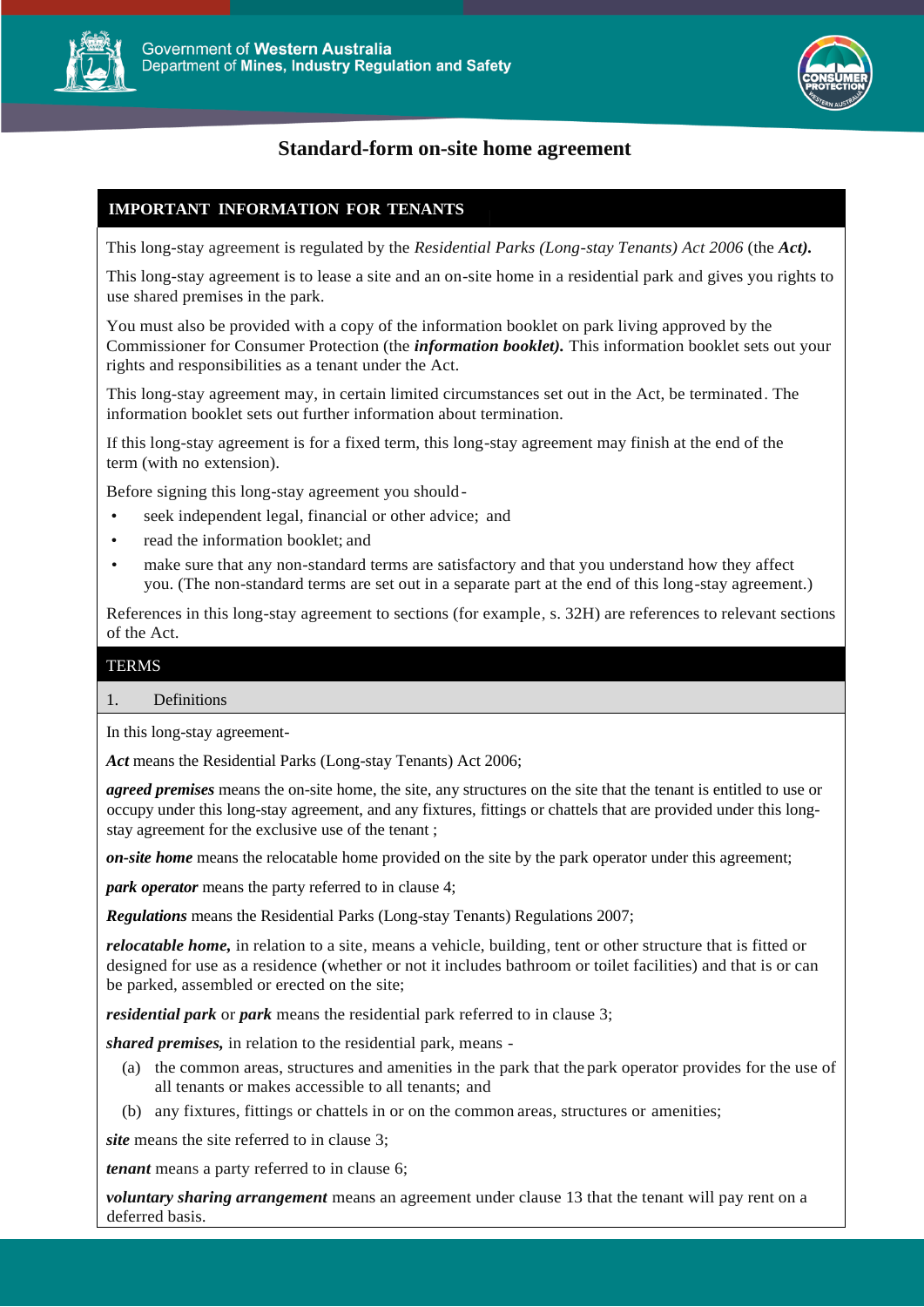## **2. Long-stay agreement**

This long-stay agreement is made between the park operator and the tenant/s.

The park operator grants the tenant/s the right -

- (a) to occupy the site; and
- (b) to occupy the relocatable home provided by the park operator on the site; and
- (c) to non-exclusive use of the sharedpremises.

#### **3. Residential park and site details**

| $\mathbf{3}$                                                                                   | <b>Residential park and site details</b>          |            |                                               |  |
|------------------------------------------------------------------------------------------------|---------------------------------------------------|------------|-----------------------------------------------|--|
| Park name:<br>Park                                                                             |                                                   |            |                                               |  |
|                                                                                                | Park address:                                     |            |                                               |  |
|                                                                                                |                                                   |            |                                               |  |
| Site                                                                                           | Site location (site number or other description): |            |                                               |  |
|                                                                                                |                                                   |            |                                               |  |
|                                                                                                | Area of site:                                     |            |                                               |  |
|                                                                                                | Plan attached?                                    | $\Box$ Yes | $\Box$ No                                     |  |
|                                                                                                |                                                   |            |                                               |  |
| 4.                                                                                             | Park operator's details                           |            |                                               |  |
| Park operator's name:                                                                          |                                                   |            |                                               |  |
|                                                                                                | <b>Business address:</b>                          |            |                                               |  |
|                                                                                                |                                                   |            |                                               |  |
| Phone:                                                                                         |                                                   |            |                                               |  |
|                                                                                                | Email address (if any):                           |            |                                               |  |
| Does the park operator accept notices and other documents by email?<br>$\Box$ No<br>$\Box$ Yes |                                                   |            |                                               |  |
| If park operator is a body                                                                     |                                                   |            | Nominated contact (name and position/ title): |  |
| corporate                                                                                      |                                                   |            |                                               |  |
|                                                                                                |                                                   |            |                                               |  |
|                                                                                                |                                                   |            | Business address (if different from above):   |  |
|                                                                                                |                                                   |            |                                               |  |
|                                                                                                |                                                   |            |                                               |  |
|                                                                                                |                                                   |            | Contact details (including out-of-hours):     |  |
|                                                                                                |                                                   |            |                                               |  |
|                                                                                                |                                                   |            |                                               |  |
|                                                                                                |                                                   |            |                                               |  |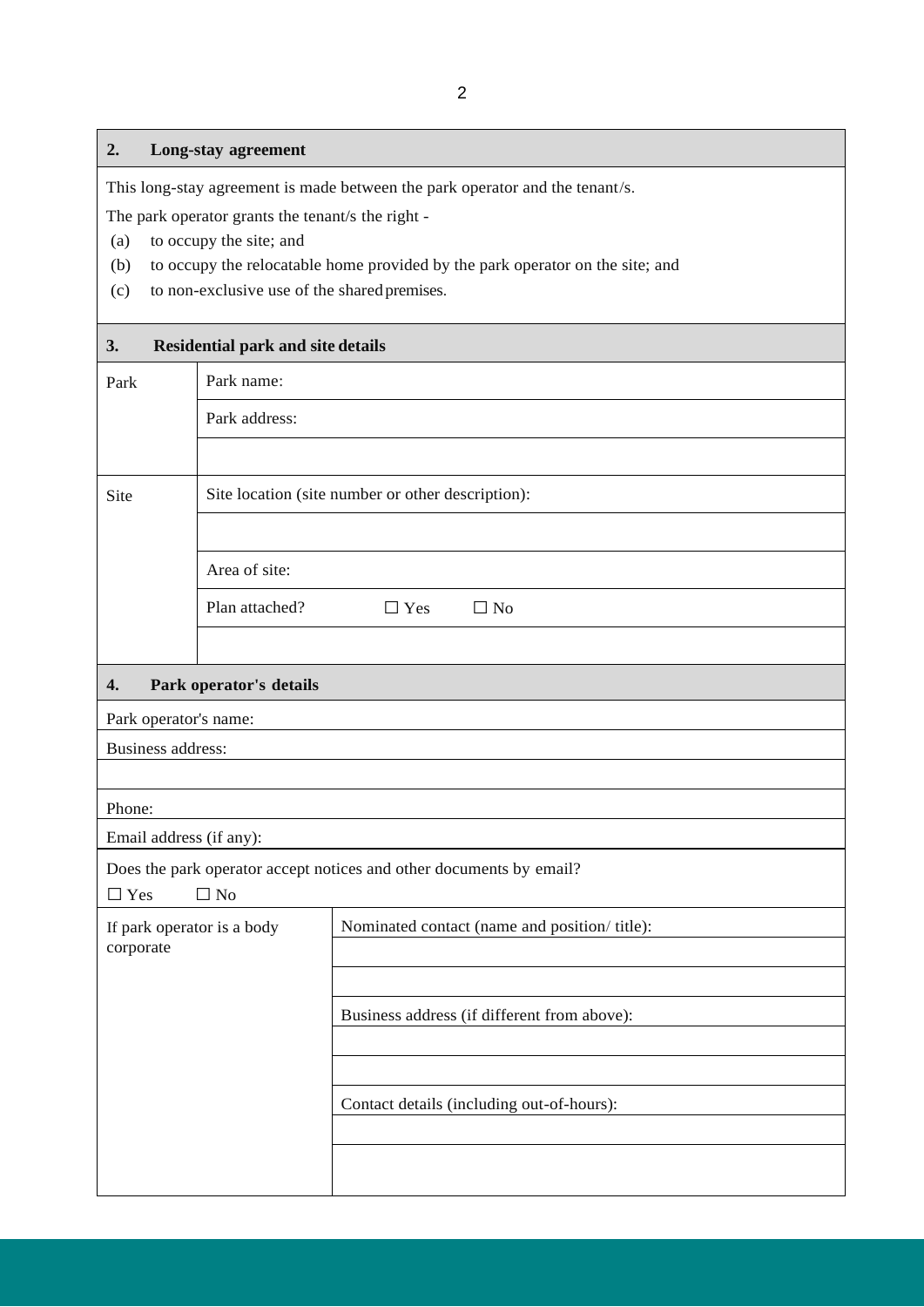| 5.                                                                                          |
|---------------------------------------------------------------------------------------------|
| Managing agent's details (if applicable)                                                    |
| Managing agent's name:                                                                      |
| Managing agent's address:                                                                   |
| Phone:                                                                                      |
| Email (if any):                                                                             |
| Does the managing agent accept notices and other documents by email?                        |
| $\Box$ Yes<br>$\Box$ No                                                                     |
| <b>Tenant details</b><br>6.                                                                 |
| Tenant name (1):                                                                            |
| Address for service of documents (if different from site address):                          |
|                                                                                             |
|                                                                                             |
| Phone:                                                                                      |
| Email (if any):                                                                             |
| Does the tenant (1) accept notices and other documents by email?                            |
| $\Box$ No<br>$\Box$ Yes                                                                     |
| Place of occupation:                                                                        |
| Address:                                                                                    |
|                                                                                             |
| Tenant name (2):                                                                            |
| Address for service of documents (if different from site address):                          |
|                                                                                             |
|                                                                                             |
| Phone:                                                                                      |
| Email (if any):                                                                             |
| Does the tenant (2) accept notices and other documents by email?<br>$\Box$ No<br>$\Box$ Yes |
| Place of occupation:                                                                        |
| Address:                                                                                    |
|                                                                                             |
| If there are additional tenants, insert details below.<br>Note:                             |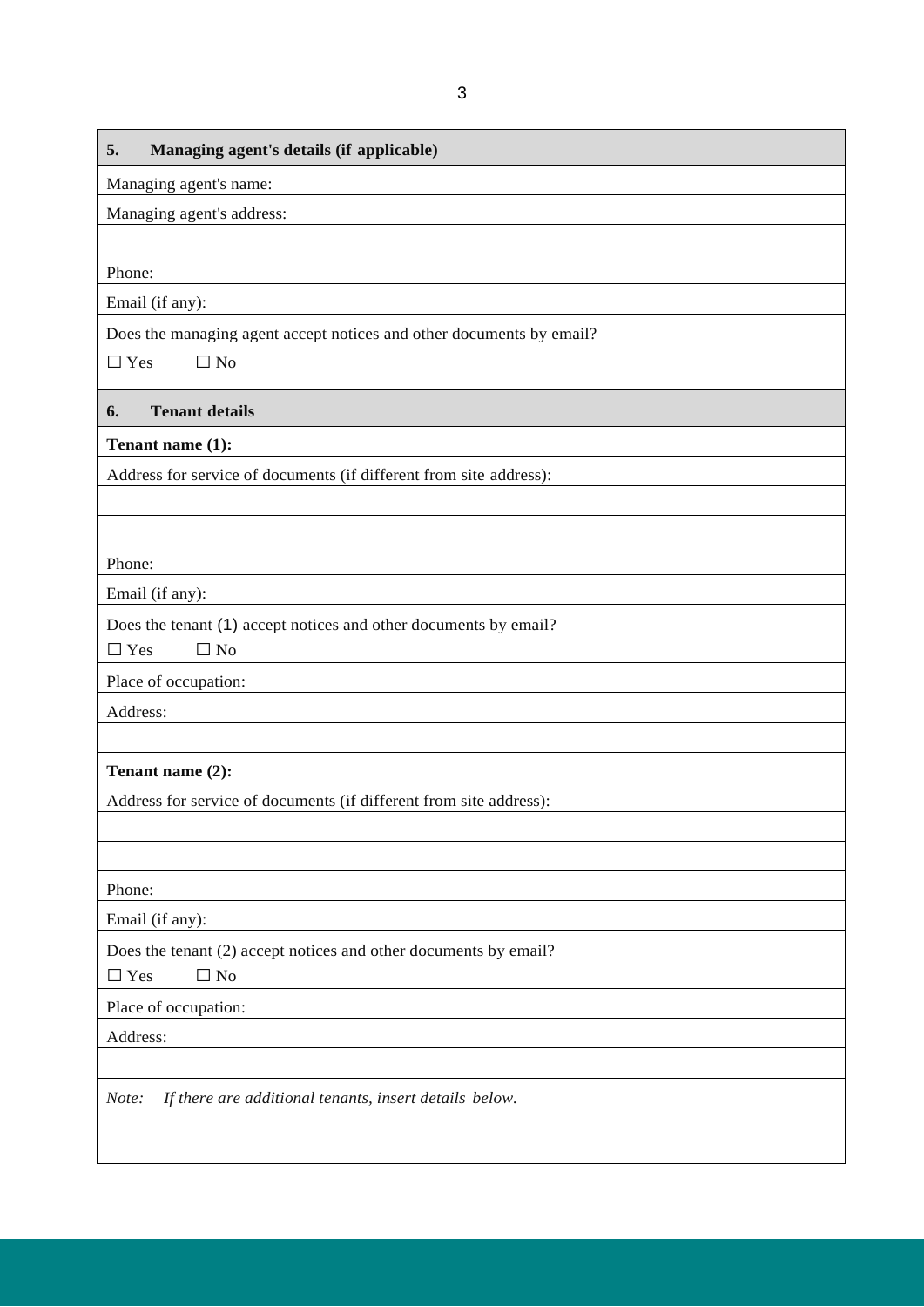| <b>Number of residents</b><br>7.                                                                                                                                                                                                                                                                                                                        |                                                                                         |
|---------------------------------------------------------------------------------------------------------------------------------------------------------------------------------------------------------------------------------------------------------------------------------------------------------------------------------------------------------|-----------------------------------------------------------------------------------------|
| (1) The maximum number of persons who may use a relocatable<br>home on the site as their principal place of residence                                                                                                                                                                                                                                   |                                                                                         |
| (2) The maximum number of additional persons who may reside<br>on a temporary basis in a relocatable home on the site                                                                                                                                                                                                                                   |                                                                                         |
| (3) Is the tenant required to pay a fee for persons residing on a<br>temporary basis in the agreed premises (i.e. visitors' fees)?<br>(If yes, complete subclauses $(4)$ to $(6)$ .)                                                                                                                                                                    | $\Box$ Yes<br>$\Box$ No                                                                 |
| (4) When will visitors' fees be payable?                                                                                                                                                                                                                                                                                                                |                                                                                         |
| (Specify circumstances in which a visitors' fee must be paid,<br>for example if a visitor stays for more than a minimum period<br>of time.)                                                                                                                                                                                                             |                                                                                         |
| (5) Amount of the visitors' fee                                                                                                                                                                                                                                                                                                                         | S.<br>per night / week / fortnight / month*<br>$(*Delete as appropriate.)$              |
| (6) How is the visitors' fee to be paid?                                                                                                                                                                                                                                                                                                                | at the same time and in the same<br>manner as the rent<br>$\Box$ other (please specify) |
| Tenants are not required to pay visitors' fees unless the number of persons residing on the agreed<br>Note:<br>premises at a particular time exceeds the maximum number of persons who may use the agreed<br>premises as their principal place of residence under the long-stay agreement.<br>Visitors' fees cannot be charged for a carer of a tenant. |                                                                                         |
|                                                                                                                                                                                                                                                                                                                                                         |                                                                                         |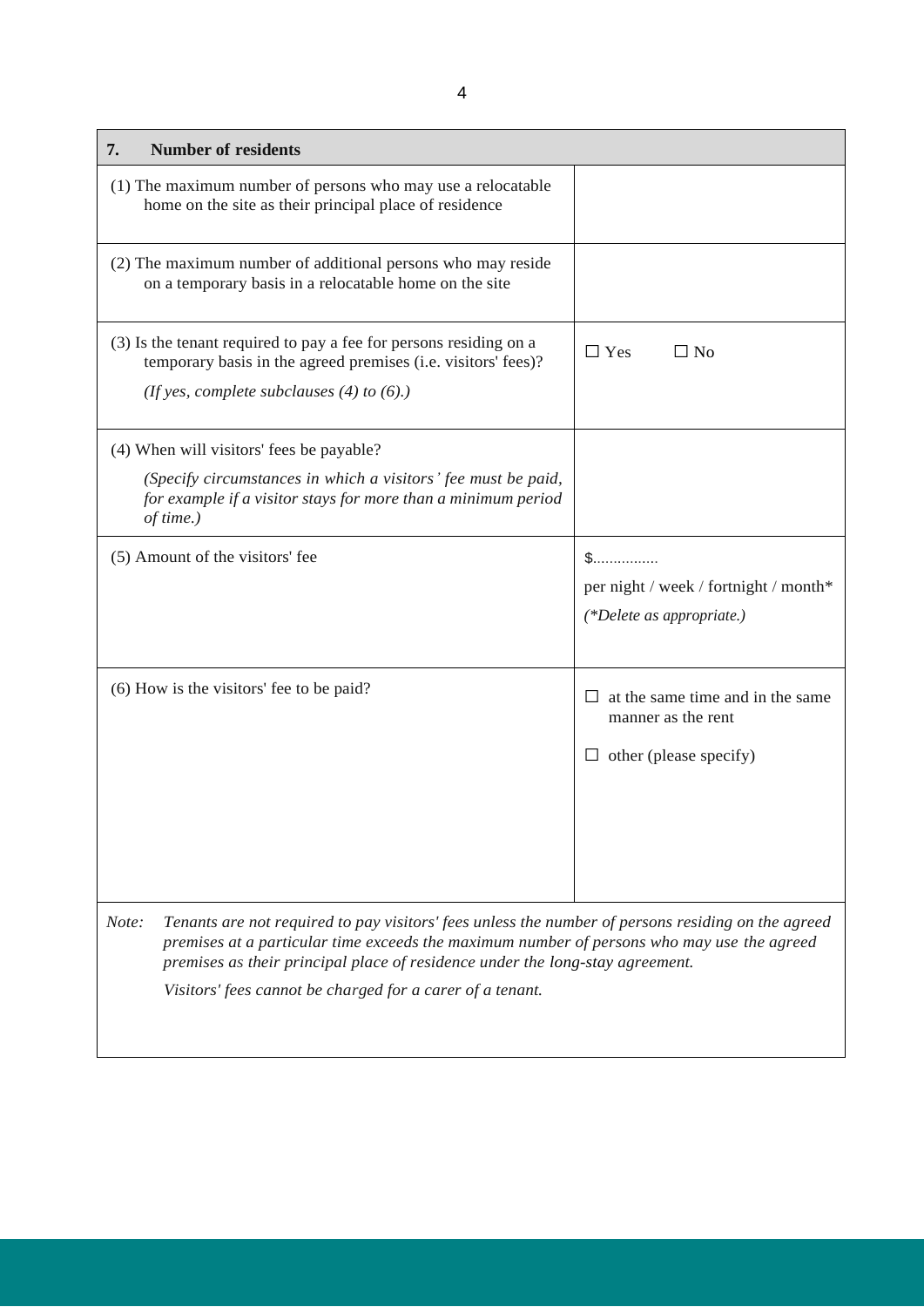| Term of long-stay agreement<br>8.                                                                                                                                                                                                                                                                                                                                                                                                                              |                               |                             |  |
|----------------------------------------------------------------------------------------------------------------------------------------------------------------------------------------------------------------------------------------------------------------------------------------------------------------------------------------------------------------------------------------------------------------------------------------------------------------|-------------------------------|-----------------------------|--|
| $(1)$ *This long-stay agreement is periodic starting on                                                                                                                                                                                                                                                                                                                                                                                                        |                               |                             |  |
| *This long-stay agreement is for a fixed term                                                                                                                                                                                                                                                                                                                                                                                                                  |                               |                             |  |
|                                                                                                                                                                                                                                                                                                                                                                                                                                                                |                               | starting on $ $ //          |  |
|                                                                                                                                                                                                                                                                                                                                                                                                                                                                |                               | ending on $\Big $ //        |  |
| (*Delete as appropriate)                                                                                                                                                                                                                                                                                                                                                                                                                                       |                               |                             |  |
| (2) Options to renew                                                                                                                                                                                                                                                                                                                                                                                                                                           | Not applicable<br>$\Box$      |                             |  |
|                                                                                                                                                                                                                                                                                                                                                                                                                                                                | Options as follows:<br>$\Box$ |                             |  |
|                                                                                                                                                                                                                                                                                                                                                                                                                                                                |                               | Length of optionyearsmonths |  |
|                                                                                                                                                                                                                                                                                                                                                                                                                                                                |                               | Length of optionyearsmonths |  |
| A fixed term long-stay agreement sets out the period of time for which a tenant rents the site<br><i>Note:</i> $\bullet$<br>and an on-site home. At the expiry of a fixed term long-stay agreement the tenant's right to live<br>at the park ends, unless otherwise agreed with the park operator. Prior to the end of the term,<br>the park operator must give the tenant notice about whether the park operator intends to<br>renew the long-stay agreement. |                               |                             |  |
| A periodic long-stay agreement does not specify a time period for the long-stay agreement, but<br>may be ended by either party in certain circumstances, for example if the park operator sells<br>the park. Further information about how a long-stay agreement may be terminated is set<br>out in the information booklet.                                                                                                                                   |                               |                             |  |
| 9.<br><b>Rent</b>                                                                                                                                                                                                                                                                                                                                                                                                                                              |                               |                             |  |
| (1) Rent per week / fortnight/ month*<br>(*Delete as appropriate.)                                                                                                                                                                                                                                                                                                                                                                                             |                               |                             |  |
| Other fees may be payable including visitors' fees and fees for utilities and other services.<br>Note:                                                                                                                                                                                                                                                                                                                                                         |                               |                             |  |
| (2) Method of payment<br>$\Box$ Cash $\Box$ Cheque $\Box$ EFTPOS $\Box$ Credit card $\Box$ Deduction from pension<br>$\Box$ Direct deposit into specified financial institution<br>$\Box$ Other (please specify)                                                                                                                                                                                                                                               |                               |                             |  |
| (3) Rent payment day                                                                                                                                                                                                                                                                                                                                                                                                                                           |                               |                             |  |
| (4) Location of rent payment (if applicable)                                                                                                                                                                                                                                                                                                                                                                                                                   |                               |                             |  |
| (5) Rent in advance<br>The tenant agrees to pay before or during the first 2 weeks of the tenancy an amount of \$                                                                                                                                                                                                                                                                                                                                              |                               |                             |  |
| This amount must not be more than 2 weeks' rent.<br>Note:                                                                                                                                                                                                                                                                                                                                                                                                      |                               |                             |  |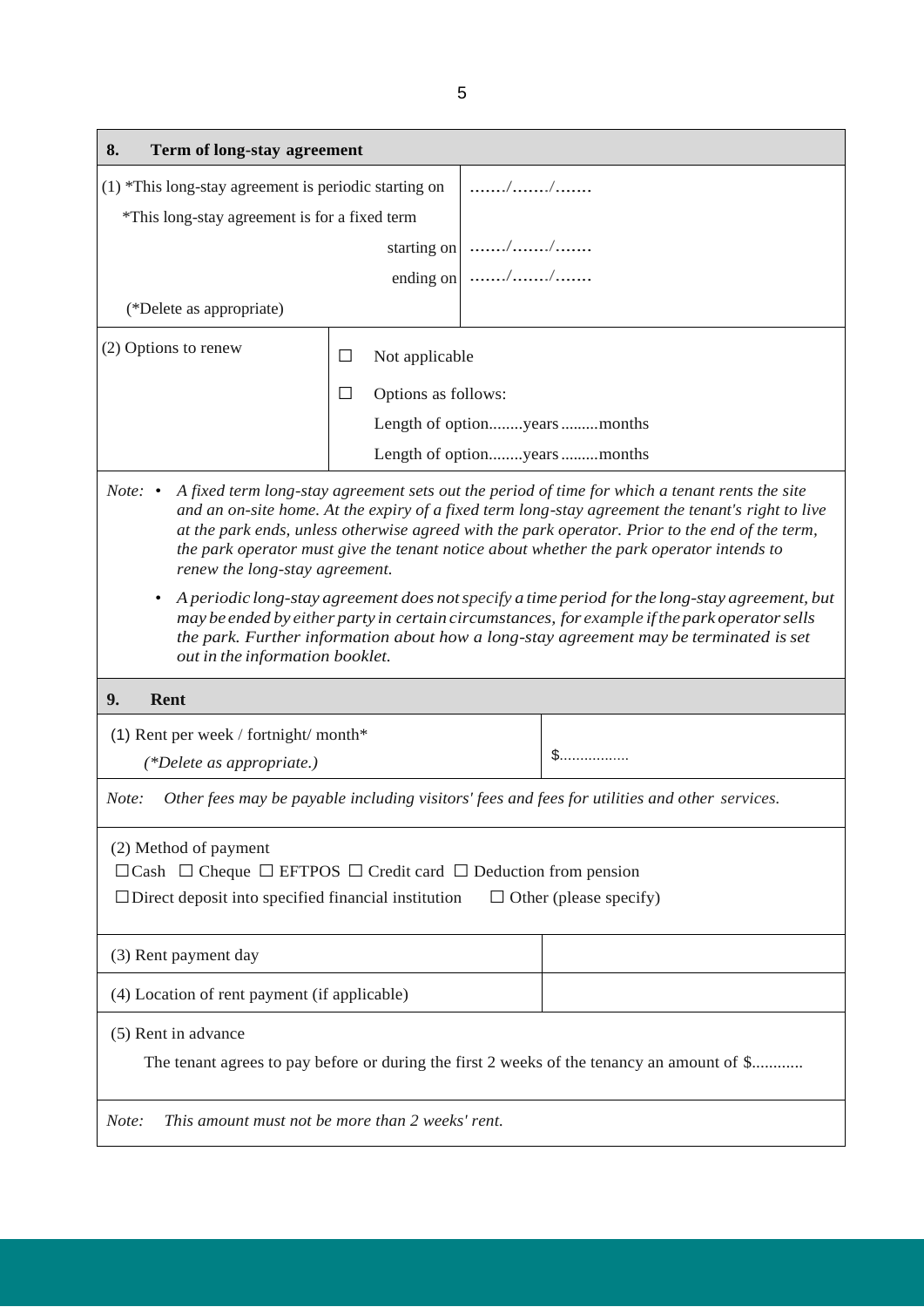(6) The tenant agrees to pay the rent on time. (7) The park operator must give the tenant a rent receipt within 3 days of rent being received unless the rent is paid into an account in a financial institution nominated by the park operator. **10. Rent variation** (1) Is rent variation allowed?  $\Box$  Yes  $\Box$  No (2) Basis for variation For example - • a percentage change; or • a change by a set amount; or • a variation in CPI (the all groups consumer price index for Perth published by the Australian Bureau of Statistics). (3) Review dates or frequency *Note:* • *The park operator must give at least 60 days' notice of a rent variation.* • *The minimum interval for rent reviews is 6 months for an on-site home agreement.* • *If it is the practice of the park operator to review the rent payable by tenants in accordance with a set review date schedule and the tenant has been given written notice of that schedule before the making of this long-stay agreement, this clause can set the first review date earlier than the required 6 months from the beginning of the tenancy.* • *A single basis for review must be specified for each review date. Different bases for calculating rent may be specified for different review dates. Review based on market rent is not permitted.* • *This clause cannot provide that the rent payable on and after a review date is not reduced if the amount calculated on the basis specified for that review date is less than the amount that was payable under this long-stay agreement immediately before the review date.* • *In certain circumstances the park operator may increase rent to cover significant increases in the costs of operating the park or significant unforeseen repair costs. In these circumstances the park operator must give special notice about the proposed increase and if tenants do not agree to the increase in rent the matter may be decided by the State Administrative Tribunal. Further information about this process is set out in the information booklet.* **11. Services and facilities** (1) If a service or facility set out below is provided by the park operator, and the cost of that service or

facility is not covered by rent, the fee for that service or facility is payable by the tenant during the

term of this long-stay agreement in relation to the agreed premises.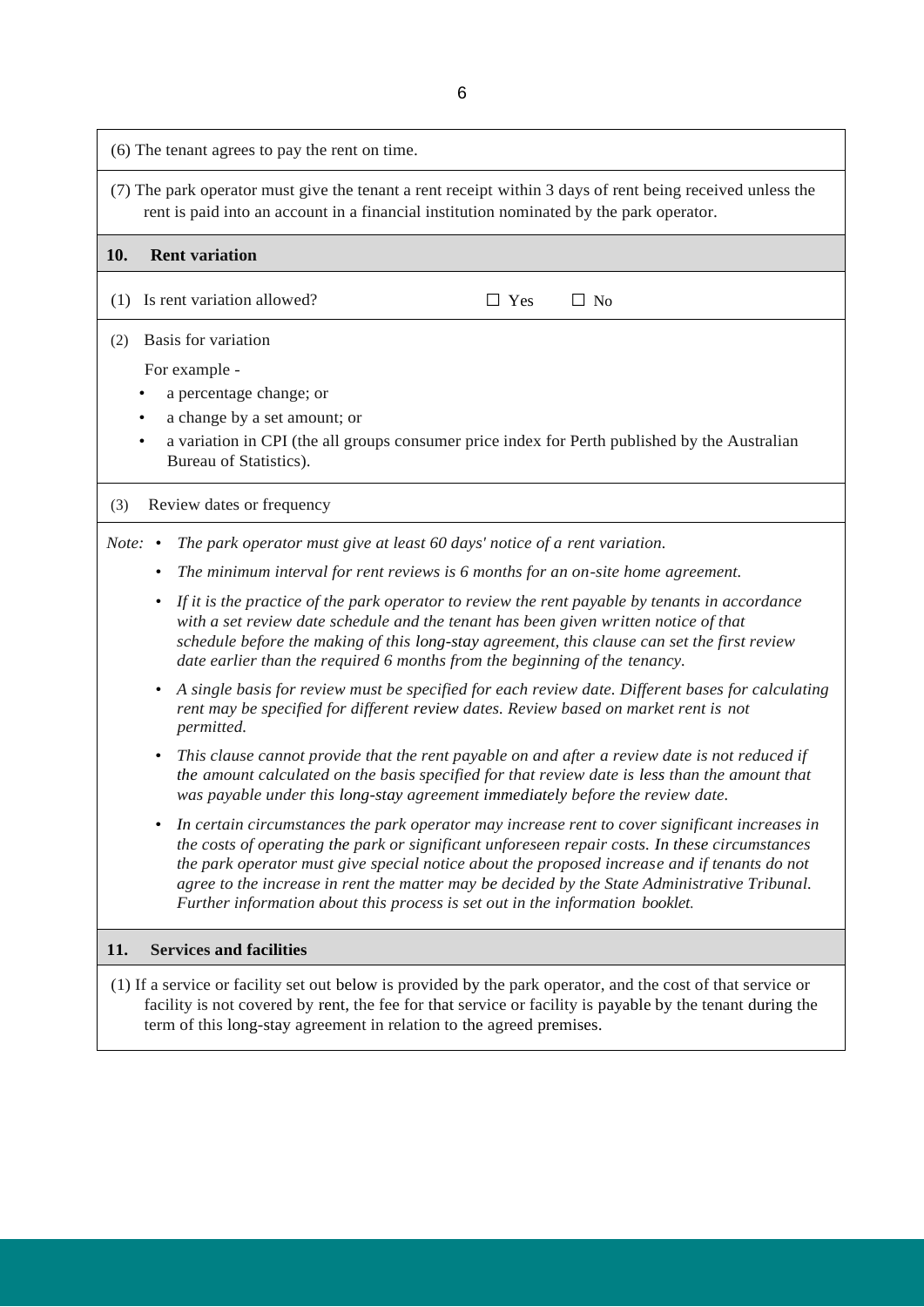| <b>Service or facility</b>                                                                                                                                                                                                                                                         | Fee<br>(if applicable)                                                                                                                                                                                            | <b>Frequency</b><br>(if applicable) |
|------------------------------------------------------------------------------------------------------------------------------------------------------------------------------------------------------------------------------------------------------------------------------------|-------------------------------------------------------------------------------------------------------------------------------------------------------------------------------------------------------------------|-------------------------------------|
| Electricity<br>provided by park operator<br>must be arranged separately by<br>$\Box$<br>the tenant with a third party<br>not available<br>$\Box$<br>Gas<br>provided by park operator<br>must be arranged separately by<br>$\Box$<br>the tenant with a third party<br>not available | None (covered by rent)<br>$\Box$<br>Charged based on<br>$\Box$<br>consumption cost<br>(separately metered)<br>None (covered by<br>$\Box$<br>rent)<br>Charged based on<br>П<br>consumption<br>(separately metered) |                                     |
| Water<br>provided by park operator<br>must be arranged separately by<br>П<br>the tenant with a third party<br>not available                                                                                                                                                        | None (covered by<br>$\perp$<br>rent)<br>Charged based on<br>П<br>consumption<br>(separately metered)                                                                                                              |                                     |
| Phone<br>$\Box$ provided by park operator<br>must be arranged separately by<br>the tenant with a third party<br>not available                                                                                                                                                      | None (covered by<br>П<br>rent)<br>$\Box$ Fixed fee (separate<br>phone line) \$<br>Charged based on<br>$\Box$<br>consumption<br>(separate phone line)                                                              |                                     |
| Internet<br>provided by park operator<br>must be arranged separately by<br>$\Box$<br>the<br>tenant with a third party<br>not available                                                                                                                                             | None (covered by<br>rent)<br>Fixed fee \$<br>Charged based on use<br>$\Box$<br>$(specify)$<br>$\$\ldots\ldots\ldots\ldots\ldots\ldots\ldots\ldots\ldots\ldots$                                                    |                                     |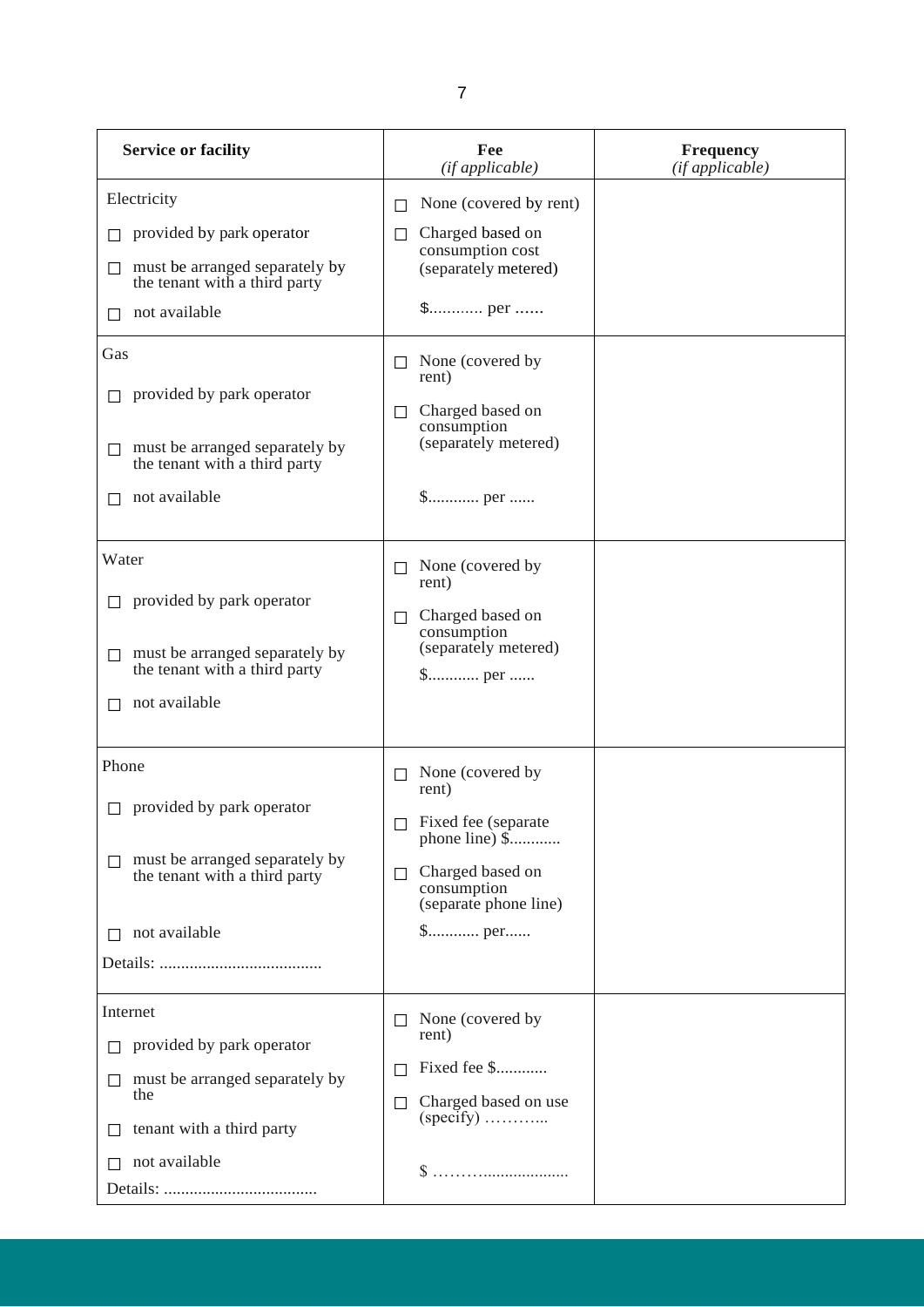| Gardening (e.g. mowing)                                                                                                                                                                                                                                                                                                                                                                    | None (covered by rent) |                                                                                                     |  |  |
|--------------------------------------------------------------------------------------------------------------------------------------------------------------------------------------------------------------------------------------------------------------------------------------------------------------------------------------------------------------------------------------------|------------------------|-----------------------------------------------------------------------------------------------------|--|--|
| $\Box$ provided by park operator                                                                                                                                                                                                                                                                                                                                                           | Fixed fee \$           |                                                                                                     |  |  |
|                                                                                                                                                                                                                                                                                                                                                                                            | Other (specify)<br>П   |                                                                                                     |  |  |
| $\Box$ must be arranged separately by<br>the tenant with a third party                                                                                                                                                                                                                                                                                                                     |                        |                                                                                                     |  |  |
| $\Box$ not available                                                                                                                                                                                                                                                                                                                                                                       |                        |                                                                                                     |  |  |
|                                                                                                                                                                                                                                                                                                                                                                                            |                        |                                                                                                     |  |  |
| Other (specify)                                                                                                                                                                                                                                                                                                                                                                            |                        |                                                                                                     |  |  |
|                                                                                                                                                                                                                                                                                                                                                                                            |                        |                                                                                                     |  |  |
|                                                                                                                                                                                                                                                                                                                                                                                            | $\$\,$                 |                                                                                                     |  |  |
| (2) If a fee set out above is imposed by a State agency or instrumentality and is varied by that agency or<br>instrumentality, the amount payable by the tenant for that fee under this long-stay agreement will<br>vary accordingly.                                                                                                                                                      |                        |                                                                                                     |  |  |
| The park operator must not require payment of any additional fees (permitted under the Act and<br>Note:<br>Regulations) unless they are set out, and agreed to by the tenant, in this long-stay agreement. The<br>Act and Regulations limit the types of fees that may be charged in addition to rent and bond.<br>Details of these permitted fees are set out in the information booklet. |                        |                                                                                                     |  |  |
| For utilities (electricity, gas, water) a tenant can only be required to pay the park operator for<br>usage if this is separately metered.                                                                                                                                                                                                                                                 |                        |                                                                                                     |  |  |
| The fee that a park operator can charge for a service or facility is limited to the amount that is<br>such reasonable amount.                                                                                                                                                                                                                                                              |                        | necessary to recover the reasonable costs of providing the tenant the service or facility, or other |  |  |
| 12.<br><b>Security bond</b>                                                                                                                                                                                                                                                                                                                                                                |                        |                                                                                                     |  |  |
| The following bonds must be paid by the tenant on signing this long-stay agreement:                                                                                                                                                                                                                                                                                                        |                        |                                                                                                     |  |  |
| security bond (not more than 4 weeks' rent)                                                                                                                                                                                                                                                                                                                                                |                        |                                                                                                     |  |  |
| pet bond (not more than \$260)<br>$\perp$                                                                                                                                                                                                                                                                                                                                                  |                        |                                                                                                     |  |  |
| (Delete pet bond if not required.)                                                                                                                                                                                                                                                                                                                                                         |                        |                                                                                                     |  |  |
| A pet bond is payable if a pet is permitted to be kept on the agreed premises. The bond is<br>Note:<br>intended to meet the cost of fumigation.                                                                                                                                                                                                                                            |                        |                                                                                                     |  |  |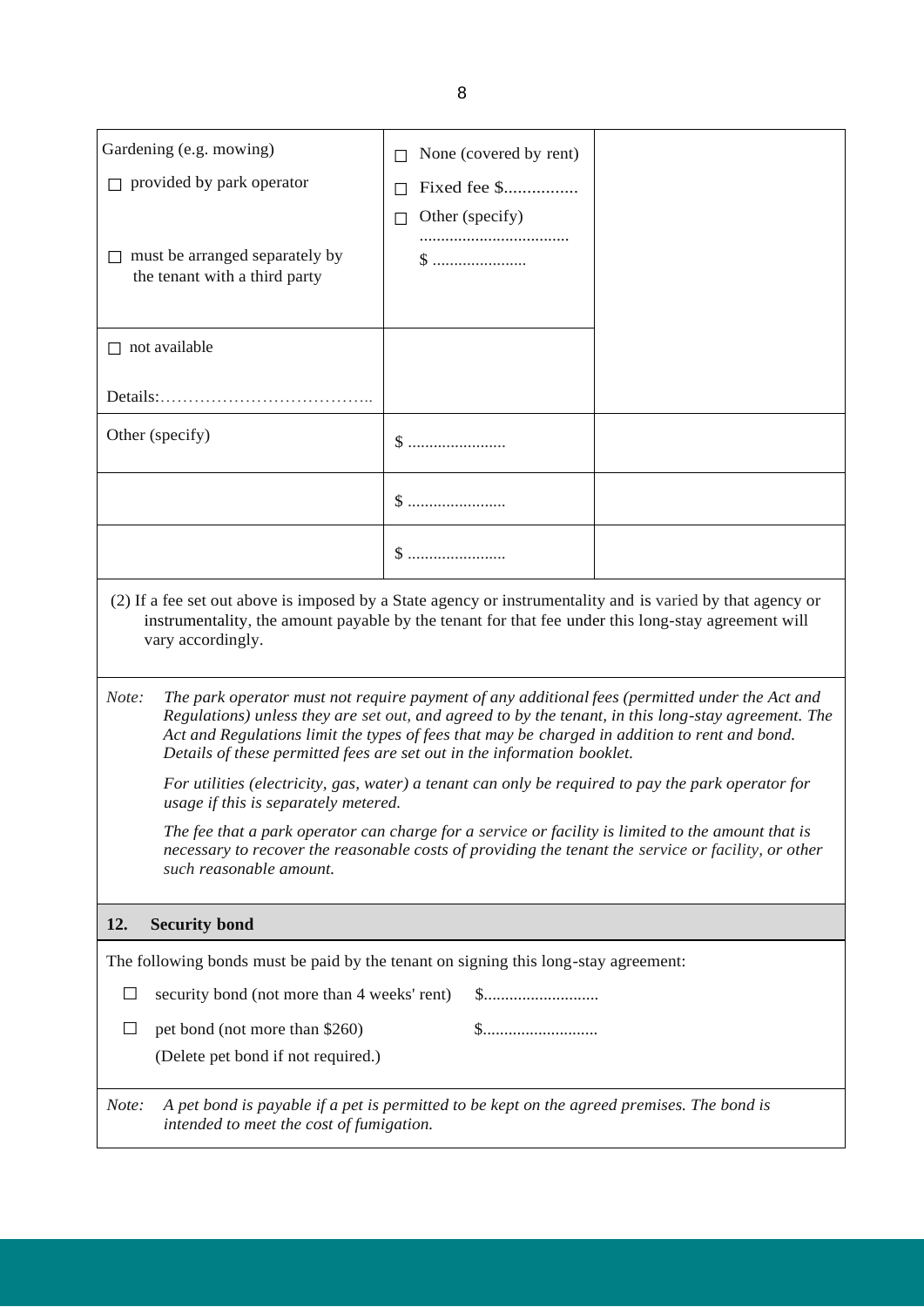| <b>Voluntary sharing arrangements</b><br>13.                                                                                                                                                                                                                                                                                                                                                                                                      |
|---------------------------------------------------------------------------------------------------------------------------------------------------------------------------------------------------------------------------------------------------------------------------------------------------------------------------------------------------------------------------------------------------------------------------------------------------|
| (1) Is a voluntary sharing arrangement available for the site?                                                                                                                                                                                                                                                                                                                                                                                    |
| $\Box$ No<br>$\Box$ Yes                                                                                                                                                                                                                                                                                                                                                                                                                           |
| (See clause I for definition of voluntary sharing arrangement.)                                                                                                                                                                                                                                                                                                                                                                                   |
| (2) If yes, select 1 of the following:                                                                                                                                                                                                                                                                                                                                                                                                            |
|                                                                                                                                                                                                                                                                                                                                                                                                                                                   |
| $\Box$ Deferred rent (determined by formula), payable on termination (specify formula)                                                                                                                                                                                                                                                                                                                                                            |
|                                                                                                                                                                                                                                                                                                                                                                                                                                                   |
| (3) In return for any agreed voluntary sharing arrangement, the tenant will receive the following benefit:                                                                                                                                                                                                                                                                                                                                        |
|                                                                                                                                                                                                                                                                                                                                                                                                                                                   |
|                                                                                                                                                                                                                                                                                                                                                                                                                                                   |
| The park operator may be required to offer an alternative "rent only" long-stay<br>Note to<br>agreement (i.e. a long-stay agreement that charges rent that is no more than what<br>tenant<br>you are currently paying or what tenants of similar sites are paying, whichever is<br>greater) - see section 13A of the Act. If so, it is your choice as to which long-stay<br>agreement to sign. You may wish to seek independent financial advice. |
| See the additional document (supplied by the park operator) which sets out voluntary<br>sharing arrangement examples for an indication of how the voluntary sharing<br>arrangement will operate for this long-stay agreement.                                                                                                                                                                                                                     |
| 14.<br><b>Children</b>                                                                                                                                                                                                                                                                                                                                                                                                                            |
| Are children permitted to live at the agreed premises?<br>$\Box$ Yes $\Box$ No                                                                                                                                                                                                                                                                                                                                                                    |
| Under section 20 of the Act it is illegal for a park operator to refuse to enter into a long-stay<br>Note:<br>agreement (or advertise or otherwise indicate an intention to refuse, or instruct another person to<br>refuse) on the ground that a child will live on the agreed premises unless -                                                                                                                                                 |
| the park has age restrictions and its long-stay agreements do not permit children to live at<br>agreed premises; or                                                                                                                                                                                                                                                                                                                               |
| the residential park is operated under a licence under the Caravan Parks and Camping<br>$\bullet$<br>Grounds Act 1995 and the licence permits the park operator to include such a term in the<br>long-stay agreement.                                                                                                                                                                                                                             |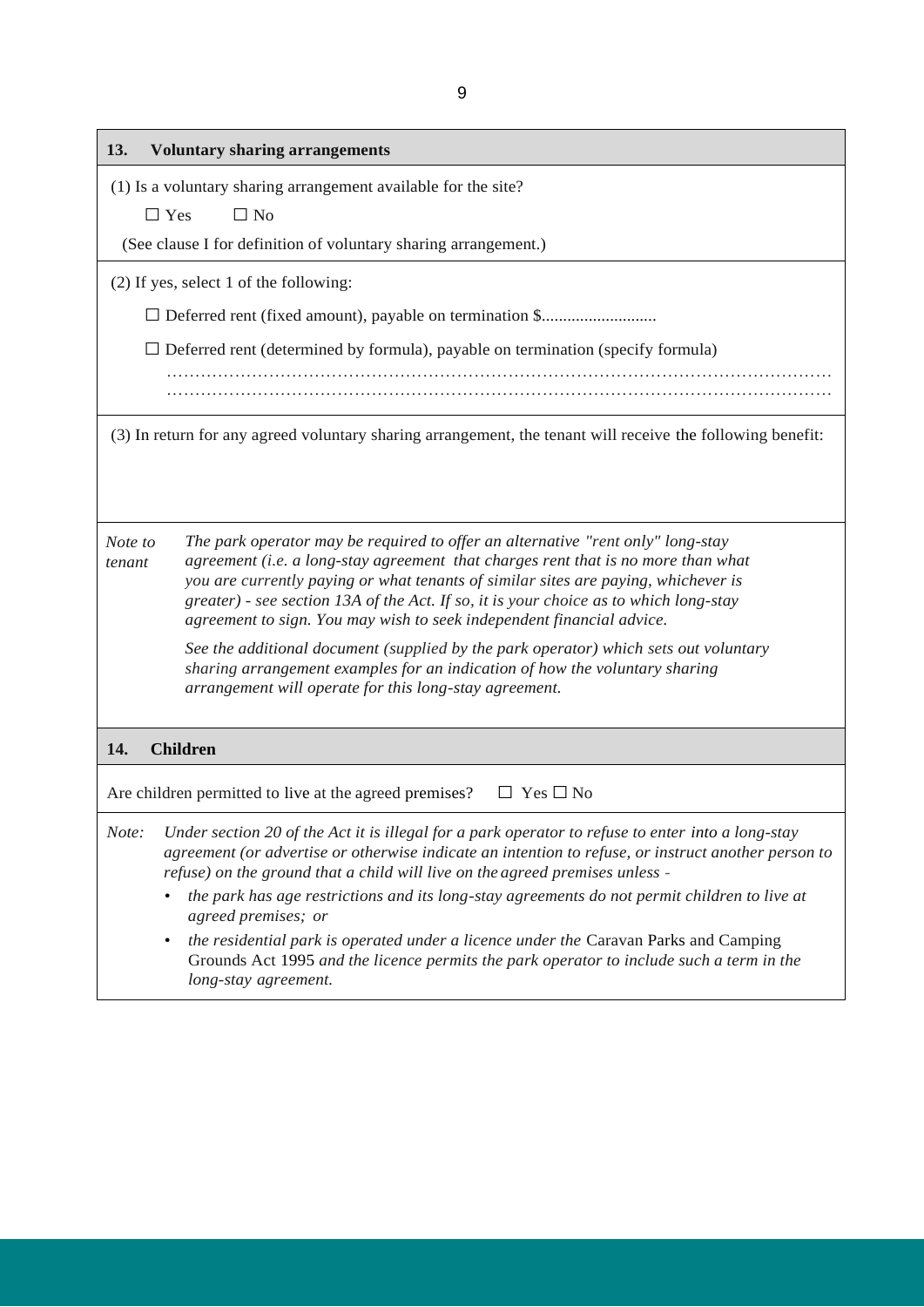| 15. | Pets |
|-----|------|
|     |      |

(1) Are tenants allowed to keep pets at the agreed premises?

 $\Box$  Yes  $\Box$  No

*(If yes, complete subclauses (2) and (3).)*

(2) Number and type of pets:

(3) Restrictions and rules on keeping of pets:

*Note: The keeping of pets is also subject to any local laws for the relevant district.*

#### **16. Shared premises**

|  |  | (1) The following shared facilities and services are provided at the park: |  |  |  |
|--|--|----------------------------------------------------------------------------|--|--|--|
|--|--|----------------------------------------------------------------------------|--|--|--|

 $\square$  Mail facilities

□ Clubroom / community hall

□Swimming pool

 $\Box$  Gymnasium

□ BBQ facilities

□ Workshop

 $\Box$  Other (please list)

(2) Restrictions on use of shared premises (including the shared facilities and services provided at the park):

 $\square$  Bowling green □ Tennis court

□ Vegetable garden □ On-site caretaker

 $\square$  Storage area for boats / caravans

□ Library

(3) Are any facilities or services available only on a user-pays basis and not covered by the rent?

 $\square$  Yes  $\square$  No

(If yes, list facilities or services and current cost.)

(4) May the park operator make changes to the residential park resulting in a reduction of the shared premises if at least 75% of the tenants at the park support the changes?

 $\Box$  Yes  $\Box$  No

*Note: Under the Act the State Administrative Tribunal may make an order for a reduction in rent if there is a significant reduction in the extent or quality of the shared premises at the park.*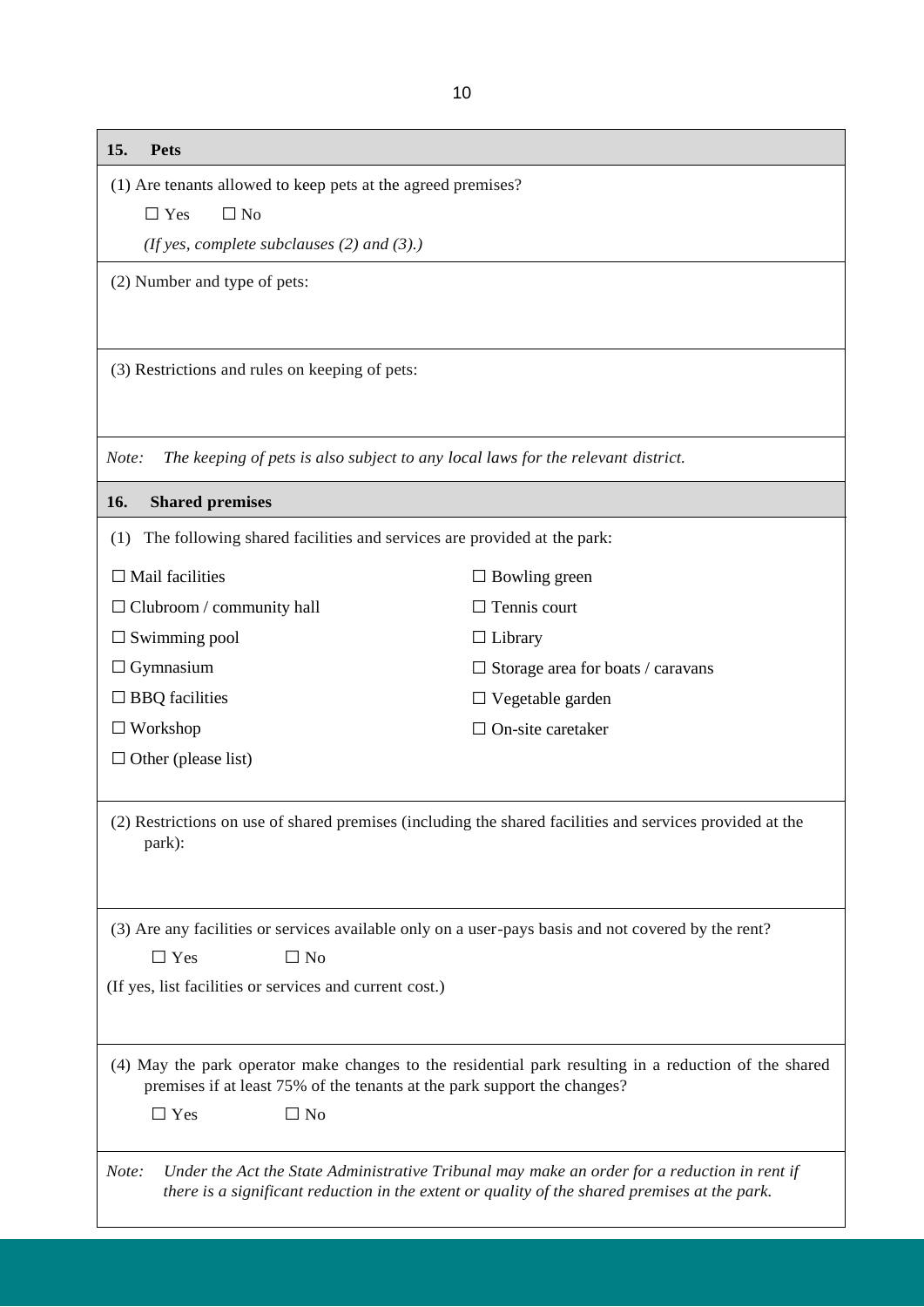| 17.   |     | Assignment and sub-letting (s. 320)                                                                                                                                                                                     |
|-------|-----|-------------------------------------------------------------------------------------------------------------------------------------------------------------------------------------------------------------------------|
| (1)   |     | Assignment                                                                                                                                                                                                              |
|       | (a) | Is the tenant permitted to assign their interest under this long-stay agreement?                                                                                                                                        |
|       |     | $\Box$ Yes<br>$\Box$ No                                                                                                                                                                                                 |
|       |     | (b) If yes, is the written consent of the park operator required?                                                                                                                                                       |
|       |     | $\Box$ Yes<br>$\Box$ No                                                                                                                                                                                                 |
| (2)   |     | Sub-letting                                                                                                                                                                                                             |
|       |     | (a) Is the tenant permitted to sub-let the agreed premises?                                                                                                                                                             |
|       |     | $\Box$ Yes<br>$\Box$ No                                                                                                                                                                                                 |
|       |     | (b) If yes, is the written consent of the park operator required?                                                                                                                                                       |
|       |     | $\Box$ Yes<br>$\Box$ No                                                                                                                                                                                                 |
| (3)   |     | Additional conditions on assignment or sub-letting:                                                                                                                                                                     |
|       |     |                                                                                                                                                                                                                         |
|       |     | (4) Unless otherwise specified above, the tenant may assign the tenant's rights and obligations under this<br>long-stay agreement or sub-let the agreed premises only with the written consent of the park<br>operator. |
| (5)   |     | If the park operator's consent is required for assignment or sub-letting-                                                                                                                                               |
|       | (a) | the park operator must not unreasonably withhold consent; and                                                                                                                                                           |
|       | (b) | the park operator must not charge any fee for giving the consent except for reasonable<br>incidental expenses.                                                                                                          |
| 18.   |     | Affixing fixtures and making alterations (s. 32I)                                                                                                                                                                       |
|       | (a) | Is the tenant permitted to affix a fixture or make a renovation, alteration or addition to the<br>agreed premises?                                                                                                      |
|       |     | $\Box$ No<br>$\Box$ Yes                                                                                                                                                                                                 |
|       | (b) | If yes, the tenant must obtain the park operator's written consent when, or immediately before,<br>the tenant affixes the fixture or makes the renovation, alteration or addition.                                      |
| Note: |     | See clause 31 for further details on consent for affixing fixtures or making alterations.                                                                                                                               |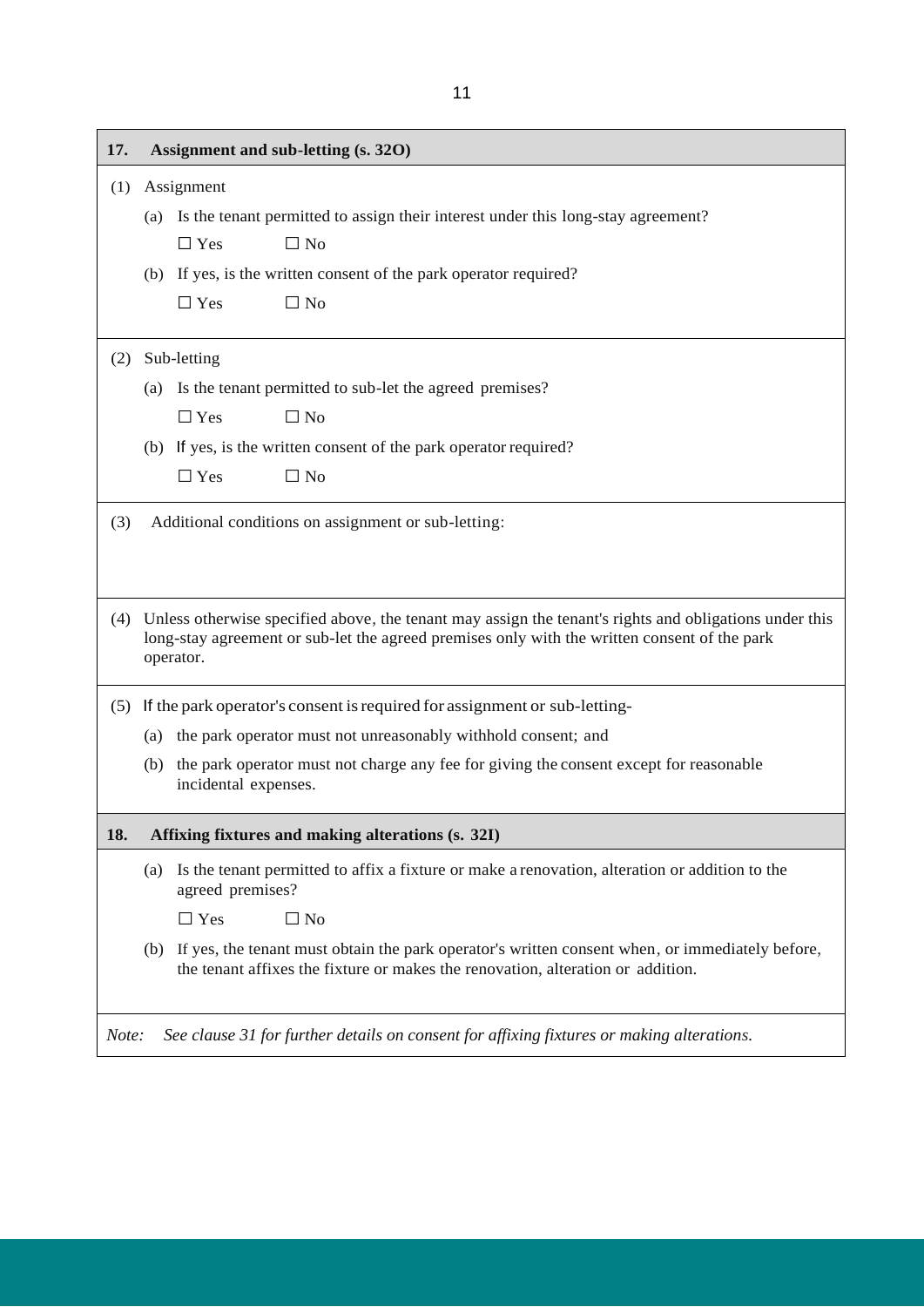| 12                                                                                                                                                                                                        |
|-----------------------------------------------------------------------------------------------------------------------------------------------------------------------------------------------------------|
| 19.<br><b>Relocation of relocatable home</b>                                                                                                                                                              |
| Does the park operator reserve the right to relocate the on-site home to a reasonably comparable<br>(a)<br>site in the residential park, if it is reasonably necessary to do so?                          |
| $\Box$ No<br>$\Box$ Yes                                                                                                                                                                                   |
| If yes, the park operator must pay the tenant compensation for reasonable financial loss<br>(b)<br>resulting from the requirement to relocate.                                                            |
| Note:<br>See the information booklet for examples of compensation to be paid to the tenant due to<br>relocation.                                                                                          |
| 20.<br><b>Park rules</b>                                                                                                                                                                                  |
| The tenant and park operator agree to comply with the attached park rules as amended from time to time in<br>accordance with the Regulations.                                                             |
| No unilateral variation<br>21.                                                                                                                                                                            |
| Neither the park operator nor the tenant can vary this long-stay agreement unilaterally.                                                                                                                  |
| 22.<br><b>Termination of long-stay agreement</b>                                                                                                                                                          |
| This long-stay agreement can only be terminated in certain circumstances and in accordance with the<br>Act.                                                                                               |
| Details of the laws in relation to termination of long-stay agreements are set out in the<br>Note:<br>information booklet.                                                                                |
| 23.<br>Notices – how given                                                                                                                                                                                |
| (1) A notice under this long-stay agreement must be given in accordance with the Act and the Regulations.                                                                                                 |
| (2) A notice from the tenant to the park operator may be given to the managing agent.                                                                                                                     |
| (3) A party to this long-stay agreement may withdraw their consent to a notice being given or sent by<br>email by giving a written notice to that effect to each other party to this long-stay agreement. |

*Note: Details of how notices are to be given are set out in the information booklet.*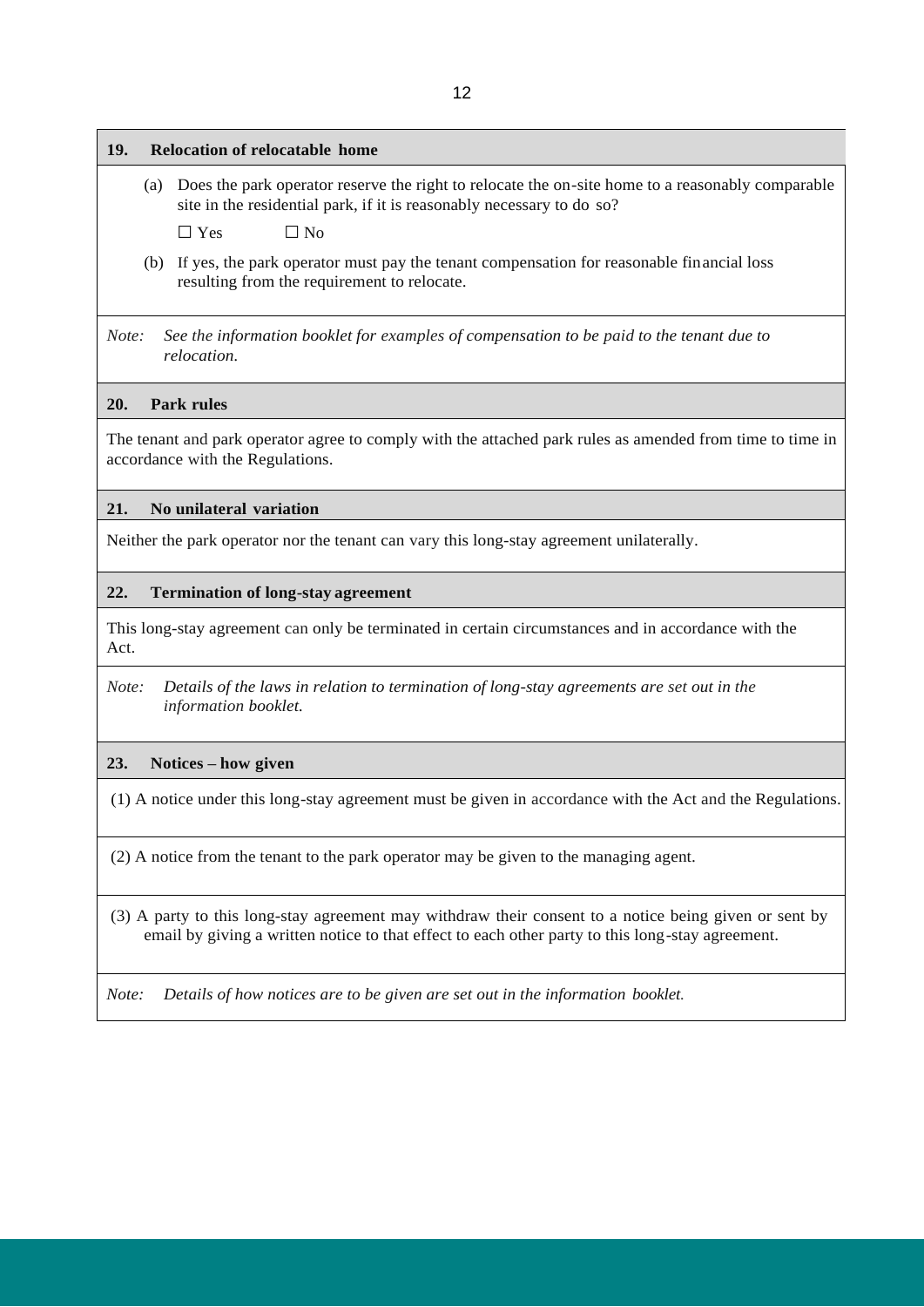## **STANDARD TERMS**

*Part 2 Division 5 of the Act contains standard terms which are included in all long-stay agreements and which cannot be modified or varied. The clauses below are indicative of those standard terms. Please refer to the Act for the current standard terms.*

### **24. Vacant possession (s. 32B)**

Vacant possession of the agreed premises must be given to the tenant on the day on which the tenant is entitled under the long-stay agreement to take up occupation of the agreed premises.

#### **25. No legal impediment to occupation of tenanted premises (s. 32C)**

- (1) At the time of entering into the long-stay agreement
	- (a) the park operator is not aware of a legal impediment to the tenant's lawful enjoyment of the agreed premises for the period of the long-stay agreement; and
	- (b) there is no legal impediment to the tenant's lawful enjoyment that the park operator ought reasonably to have known about.
- (2) In this clause -

*tenant's lawful enjoyment,* of the agreed premises, means the tenant's lawful occupation of the agreed premises as a residence or use of the agreed premises for the period of the long-stay agreement.

## **26. Quiet enjoyment (s. 32D)**

- (1) The tenant has a right to quiet enjoyment of the agreed premises without interruption by the park operator or any person claiming by, through or under the park operator or having superior title to that of the park operator.
- (2) The park operator must not cause or permit any interference with the reasonable peace, comfort or privacy of the tenant in the use by the tenant of the agreed premises or the reasonable use by the tenant of the shared premises.
- (3) The park operator must take all reasonable steps to enforce the obligation of any other tenant of the park operator not to cause or permit any interference with the reasonable peace, comfort or privacy of the tenant in the use by the tenant of the agreed premises or the reasonable use by the tenant of the shared premises.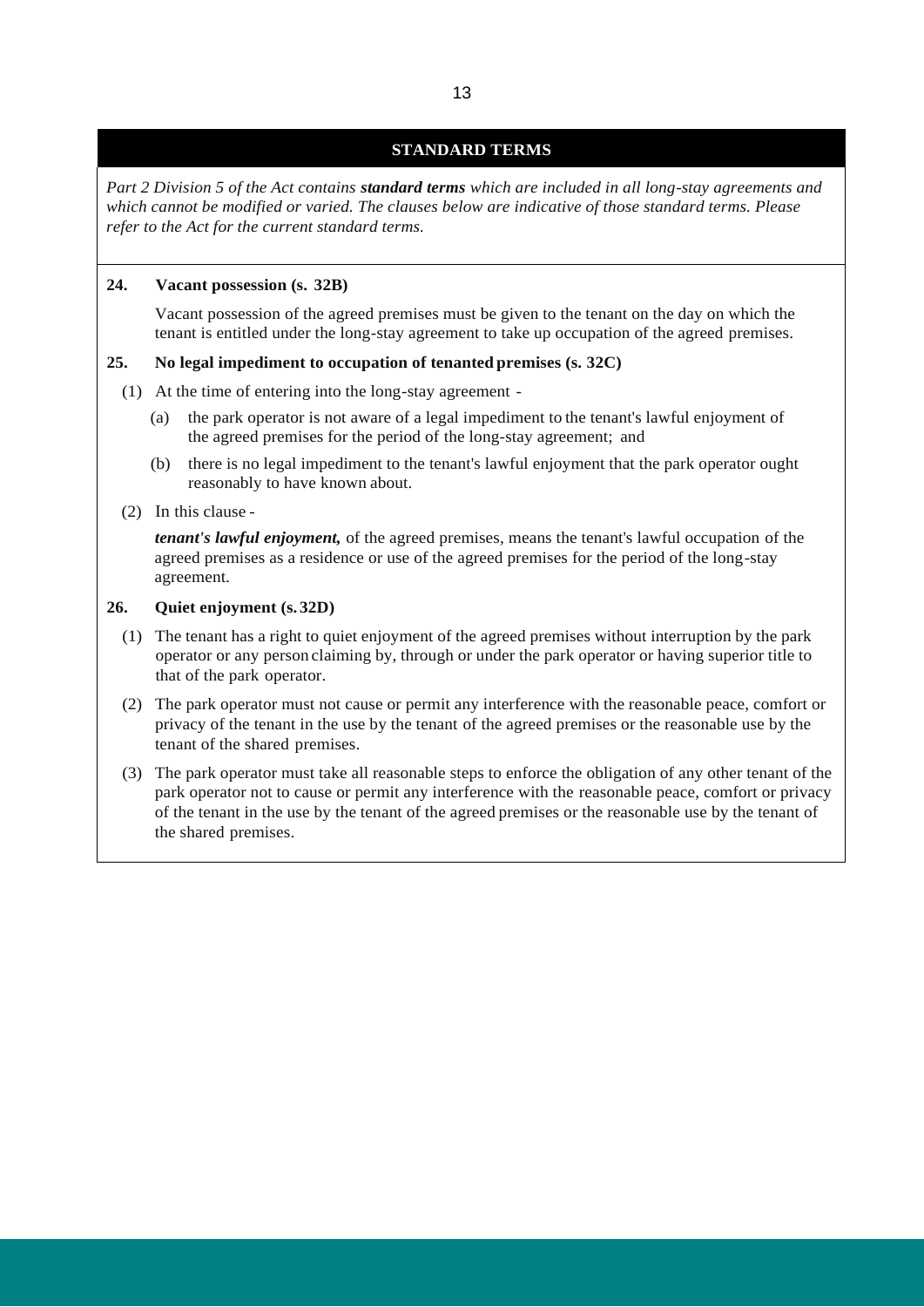## **27. Park operator's right of entry (s. 32E)**

(1) In this clause -

*reasonable time* means -

- (a) between 8 am and 6 pm on a weekday; or
- (b) between 9 am and 5 pm on a Saturday; or
- (c) at another time agreed between the park operator and each tenant.
- (2) The park operator may only enter the agreed premises in the following circumstances
	- (a) if the tenant agrees at, or immediately before, the time of entry;
	- (b) in an emergency;
	- (c) to meet the park operator's obligations under a written law, if the park operator enters at a reasonable time and gives at least 24 hours' written notice to the tenant;
	- (d) to inspect the agreed premises or for any other purpose, if the park operator enters at a reasonable time and gives the tenant written notice of at least 7 and not more than 14 days;
	- (e) to carry out or inspect necessary repairs or maintenance, if the park operator enters at a reasonable time and gives at least 72 hours' written notice to the tenant;
	- (f) to show the agreed premises to prospective tenants, if the park operator enters at a reasonable time and on a reasonable number of occasions during the 21 days before the long-stay agreement ends and gives the tenant reasonable written notice;
	- (g) to show the agreed premises to prospective purchasers of the agreed premises, if the park operator enters at a reasonable time and on a reasonable number of occasions and gives the tenant reasonable written notice;
	- (h) if the long-stay agreement makes provision for the collection of the rent at the agreed premises - to collect the rent once a week, at a reasonable time;
	- (i) to inspect and secure the agreed premises if there are reasonable grounds for believing that the premises have been abandoned and the tenant has not responded to a notice from the park operator;
	- (j) to inspect the agreed premises and assess any damage if the long-stay agreement has been terminated on the groundsthat the tenant is subject, or likely to be subjected or exposed, to family violence under section 33(2A) or (2B) or 74B of the Act.
- (3) The park operator may only enter other premises occupied by the tenant in the following circumstances -
	- (a) if the tenant agrees at, or immediately before, the time of entry;
	- (b) in an emergency.

#### **28. Conditions of park operator's entry (s. 32F)**

- (1) When exercising a right of entry under clause 27, the park operator-
	- (a) must do so in a reasonable manner; and
	- (b) must not, without the tenant's consent, stay or permit others to stay on the premises longer than is necessary to achieve the purpose of the entry.
- (2) The park operator must compensate the tenant if the park operator or any person accompanying the park operator causes damage to the tenant's property when exercising a right of entry under clause 27.
- (3) If it would unduly inconvenience the tenant for the park operator to enter the agreed premises as specified in a notice given under clause 27, the park operator must make a reasonable attempt to negotiate a day and time for that entry that does not unduly inconvenience the tenant.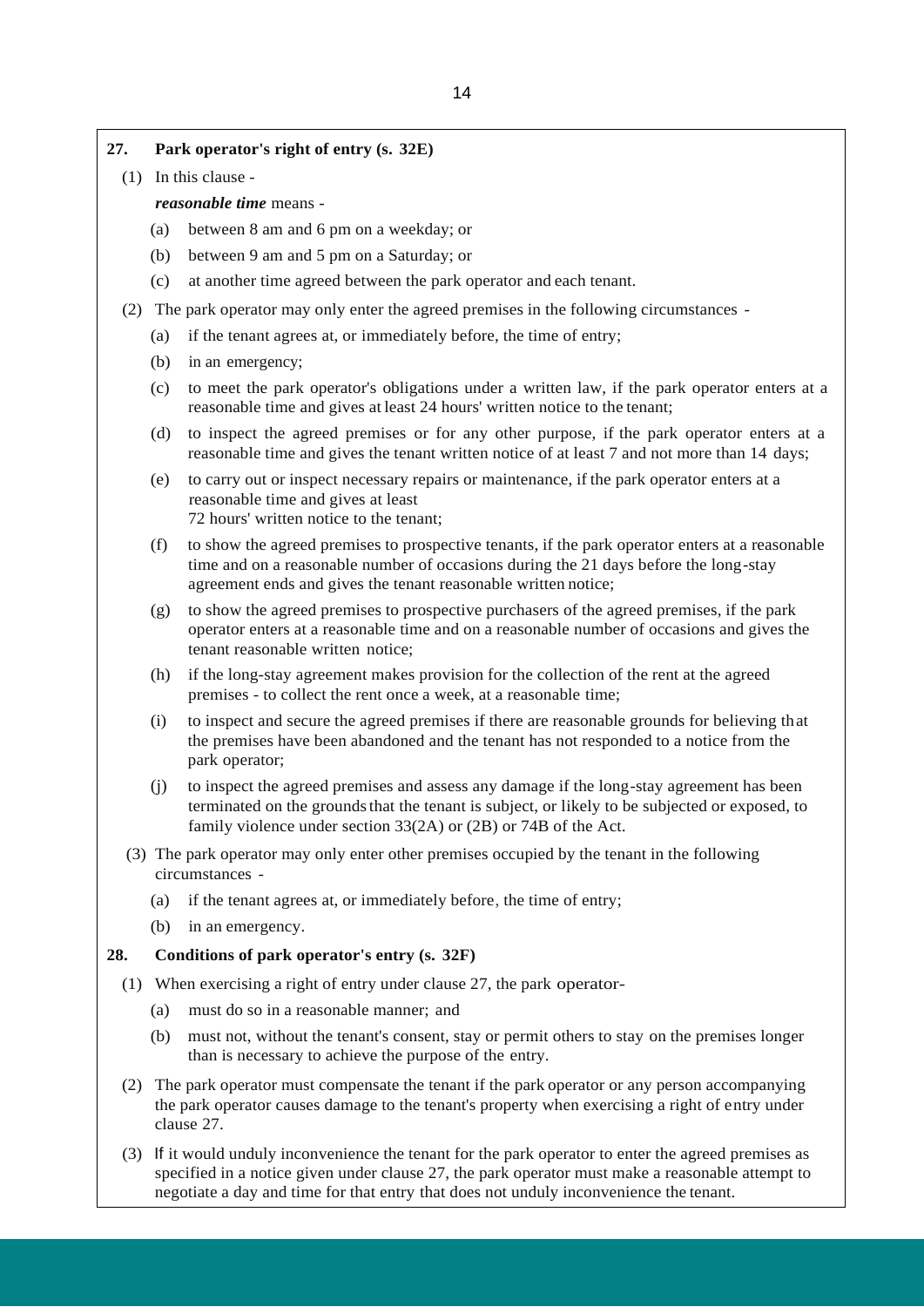- (4) The park operator may conduct up to 4 routine inspections under clause  $27(2)(d)$  in any 12month period.
- (5) A written notice given to the tenant in relation to entry to the agreed premises must be in the approved form and specify the day of the entry and whether the entry will be before or after 12 pm on that day.
- (6) If the park operator exercises the right of entry under clause  $27(2)(f)$  or (g), the tenant is entitled to be on the agreed premises during the entry.

## **29. Long-stay tenant's conduct on premises (s. 32G)**

The tenant must not -

- (a) cause or permit a nuisance anywhere in the residential park; and
- (b) use the agreed premises or the shared premises, or cause or permit them to be used, for an illegal purpose.

#### **30. Locks and security (s. 32H)**

- (1) The park operator must provide and maintain such locks or other devices as are necessary to ensure that the on-site home is reasonably secure.
- (2) The tenant must not alter, remove or add any lock or similar device to the agreed premises or the shared premises without the consent of the park operator given at, or immediately before, the time that the alteration, removal or addition is carried out.
- (3) The park operator must not alter, remove or add any lock or similar device to the agreed premises or to anything that belongs to the tenant without the consent of the tenant given at, or immediately before, the time that the alteration, removal or addition is carried out.
- (4) The park operator must not alter, remove or add any lock or similar device to the shared premises without first notifying the tenant and providing the tenant with a means of access to the shared premises.
- (5) The tenant may alter or add any lock or similar device to the agreed premises after termination of an excluded tenant's interest on the ground of family violence under section 74B of the Act or if it is necessary to prevent the commission of family violence that the tenant suspects, on reasonable grounds, is likely to be committed by the excluded tenant against the tenant or a dependant of the tenant.
- (6) The tenant must give to the park operator a copy of the key to any lock or similar device altered or added under subclause ( 5) as soon as practicable, and in any event within 7 days, after the lock or similar device has been altered or added.
- (7) The park operator must not give a copy of a key referred to in subclause (6) to an excluded tenant or a person who the tenant has instructed the park operator in writing not to give the copy of the key.

## **31. Removing fixtures and altering premises (s. 32I)**

- (1) If clause 18 provides that the tenant may, with the park operator's consent, affix a fixture or make a renovation, alteration or addition-
	- (a) the park operator must not unreasonably withhold consent; and
	- (b) at any time while the tenant's right to occupy the agreed premises continues, the tenant may remove any fixture that the tenant has, with the park operator's consent, affixed to the agreed premises, unless the removal of the fixture would cause irreparable damage to the agreed premises; and
	- (c) if the tenant's removal of a fixture causes damage to the agreed premises, the tenant must notify the park operator and, at the option of the park operator, repair the damage or compensate the park operator for any reasonable expenses incurred by the park operator in repairing the damage.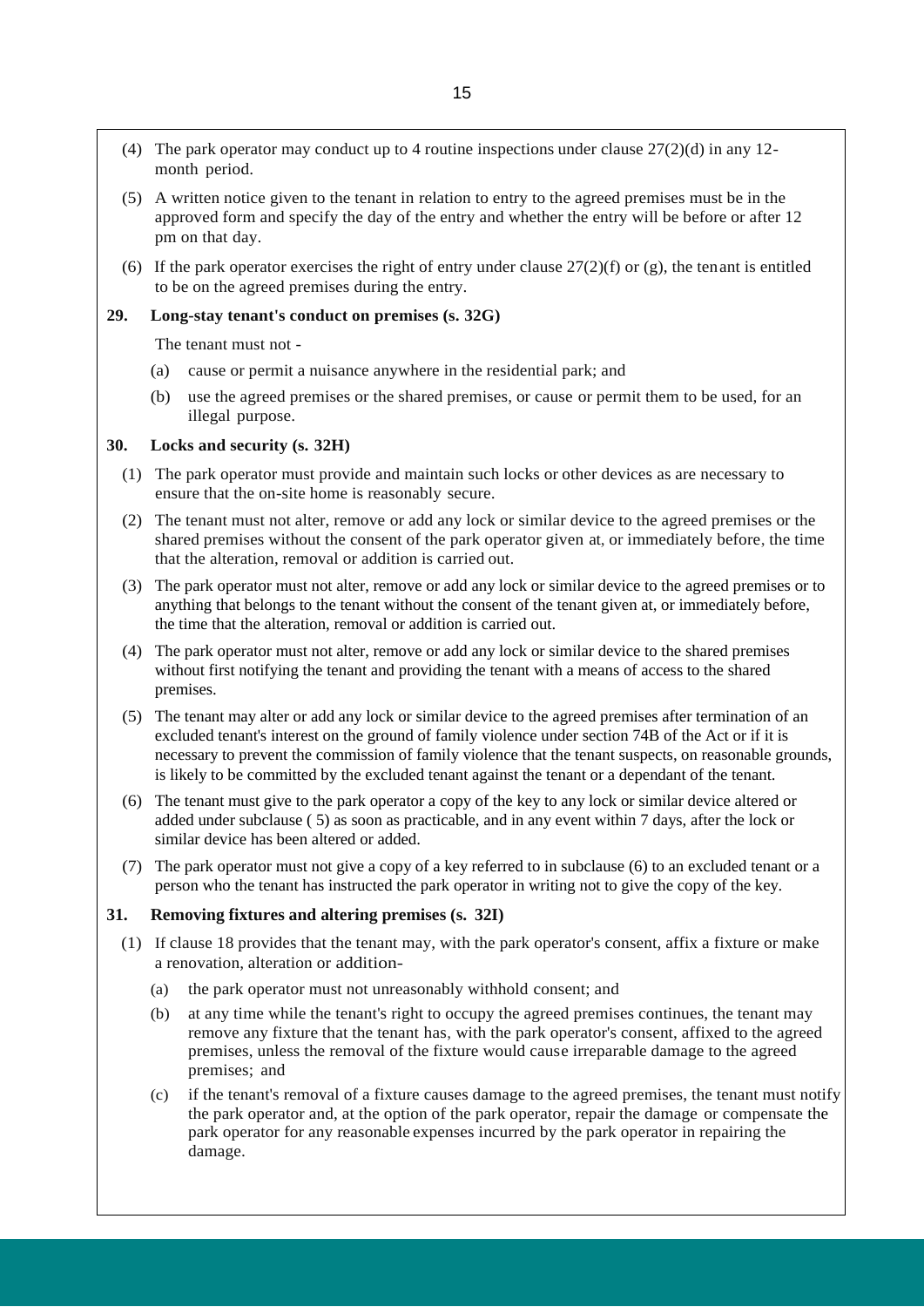- (2) If the park operator wishes to affix any fixture or make any renovation, alteration or addition to the agreed premises, then –
	- (a) the park operator must obtain the tenant's consent when, or immediately before, the park operator affixes the fixture or makes the renovation, alteration or addition; and
	- (b) the tenant must not unreasonably withhold such consent.
- (3) The tenant may affix a prescribed fixture or make prescribed alterations to the agreed premises if necessary to prevent the commission of family violence or to prevent entry onto the agreed premises of an excluded tenant whose interest in the long-stay agreement has been terminated under section 74B of the Act.
- (4) For the purposes of subclause (3)
	- (a) the cost of making the prescribed alterations must be borne by the tenant; and
	- (b) the tenant must give written notice to the park operator of the tenant's intention to make the prescribed alterations; and
	- (c) work on the prescribed alterations must be undertaken by a qualified tradesperson, a copy of whose invoice the tenant must provide to the park operator within 14 days of the alterations being completed; and
	- (d) the prescribed alterations must be effected having regard to the age and character of the property and any applicable strata company by-laws; and
	- (e) the tenant must restore the agreed premises to their original condition at the end of the long-stay agreement if the park operator requires the tenant to do so and, if restoration work has been undertaken by a tradesperson, must provide to the park operator a copy of that tradesperson's invoice within 14 days of that work being performed.
- (5) The tenant may, with the park operator's consent, affix furniture or a thing to affix furniture to the wall of the on-site home for the purpose of ensuring the safety of a child or person with a disability.
- (6) For the purposes of subclause (5)
	- (a) the park operator may only refuse consent-
		- (i) if affixing the item tothe wall would disturb material containing asbestos; or
		- (ii) for a prescribed reason; and
	- (b) unless the park operator agrees otherwise in writing, the tenant must remove the item from the wall when the tenant vacates the on-site home and either -
		- (i) restore the wall to its original condition; or
		- (ii) compensate the park operator for any reasonable expenses incurred by the park operator in doing that restoration;

and

- (c) the cost of affixing the item to the wall, removing it and restoring the wall to its original condition, must be borne by the tenant; and
- (d) ifthe tenant causes damage tothe on-site homewhen affixing or removing the item or restoring the wall to its original condition-
	- (i) the tenant must notify the park operator in writing that damage has been caused to the on-site home; and
	- (ii) the park operator may require the tenant to repair the damage and restore the on-site home to its original condition or compensate the park operator for the reasonable expenses incurred in doing the repair and restoration;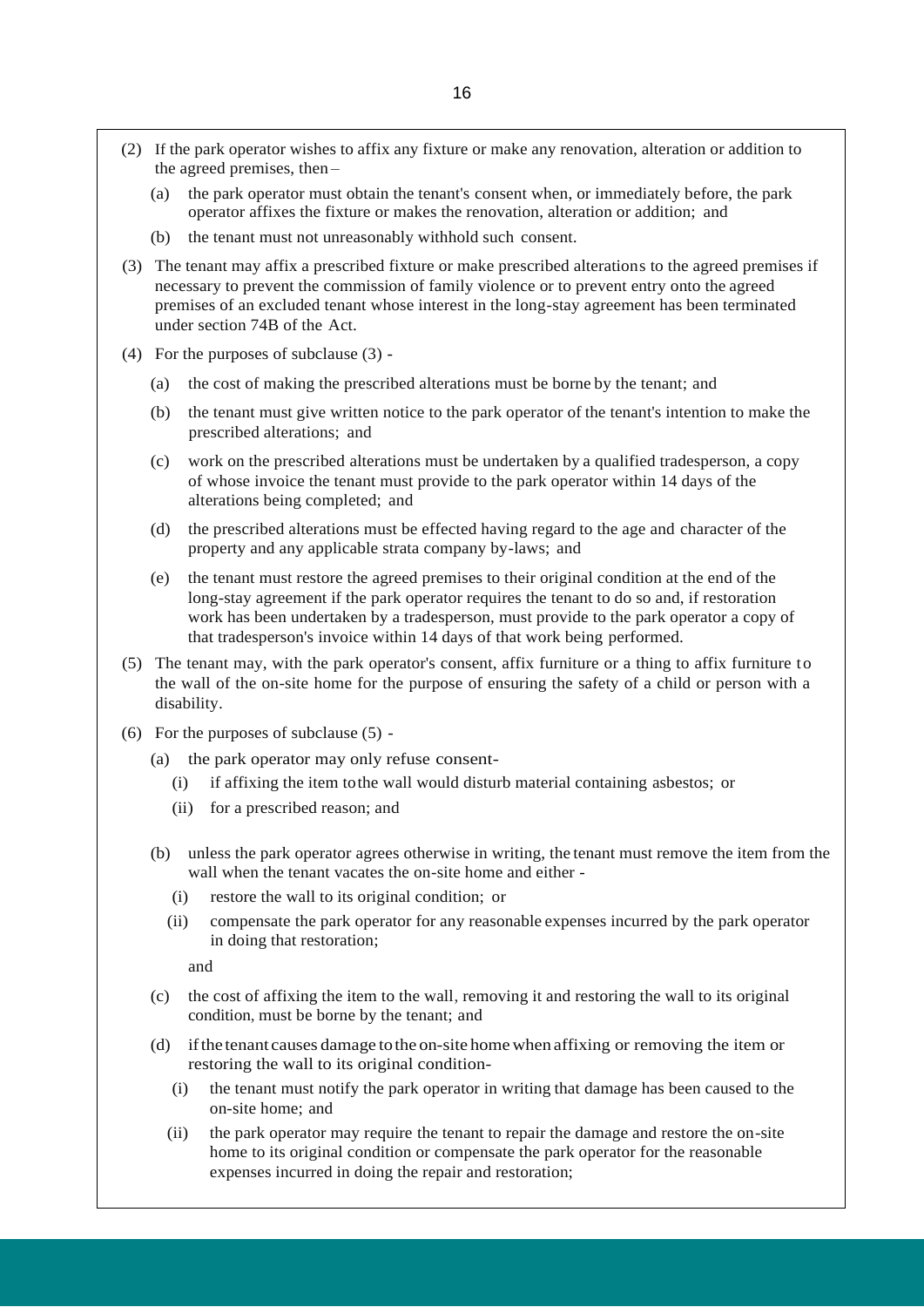and

- (e) the park operator is taken to have consented to affixing the furniture or thing to the wall of the on-site home if, and only if-
	- (i) the tenant has given the park operator a request, in the approved form, seeking the park operator's consent to affix the item to the wall; and
	- (ii) the park operator has not refused consent under paragraph (a) within 14 days after the day on which the park operator receives the request.

#### **32. Long-stay tenant's responsibility for cleanliness and repair (s. 32J)**

The tenant must keep the site and the relocatable home on the site in a reasonable state of cleanliness.

#### **33. Long-stay tenant's responsibility for damage (s. 32K)**

- (1) The tenant must not intentionally or negligently cause or permit damage to the agreed premises or the shared premises.
- (2) The tenant must notify the park operator, as soon as practicable but in any case within 3 days of the damage occurring, of any damage-
	- (a) to the site or to any fittings or fixtures on the site; and
	- (b) to the exterior of the relocatable home on the site; and
	- (c) to the interior of the on-site home; and
	- (d) to any chattels, fittings or fixtures in or on the on-site home that are provided by the park operator for the use of the tenant.

### **34. Park operator's responsibility for cleanliness and repairs (s. 32L)**

- (1) The park operator must
	- (a) provide the agreed premises and shared premises in a reasonable state of cleanliness; and
	- (b) maintain the shared premises in a reasonable state of cleanliness; and
	- (c) provide and maintain the agreed premises and shared premises in a reasonable state of repair having regard to the age, character and prospective life of the premises; and
	- (d) comply with any other written laws that apply in relation to the buildings in the residential park or the health and safety of park residents.
- (2) If the park operator carries out work to comply with the park operator's obligations under subclause (l), the work must be carried out -
	- (a) as soon as reasonably practicable and in a manner that minimises disruption to the residents; and
	- (b) at an appropriate standard having regard to the age, character and prospective life of the agreed premises or shared premises; and
	- (c) if the work is carried out on agreed premises and the park operator must enter the agreed premises - in accordance with clauses 27 and 28.

#### **35. Urgent repairs (s. 32M)**

(1) In this clause -

*essential service* means a service prescribed in the Regulations as electricity, gas, water (including the supply of hot water), sewerage, a septic tank or other wastewater management treatment, and a functioning refrigerator (but only if supplied with the agreed premises);

*suitable repairer,* in relation to urgent repairs, means a person who is suitably qualified, trained or, if necessary under a written law, licensed or otherwise authorised, to undertake the urgent repairs;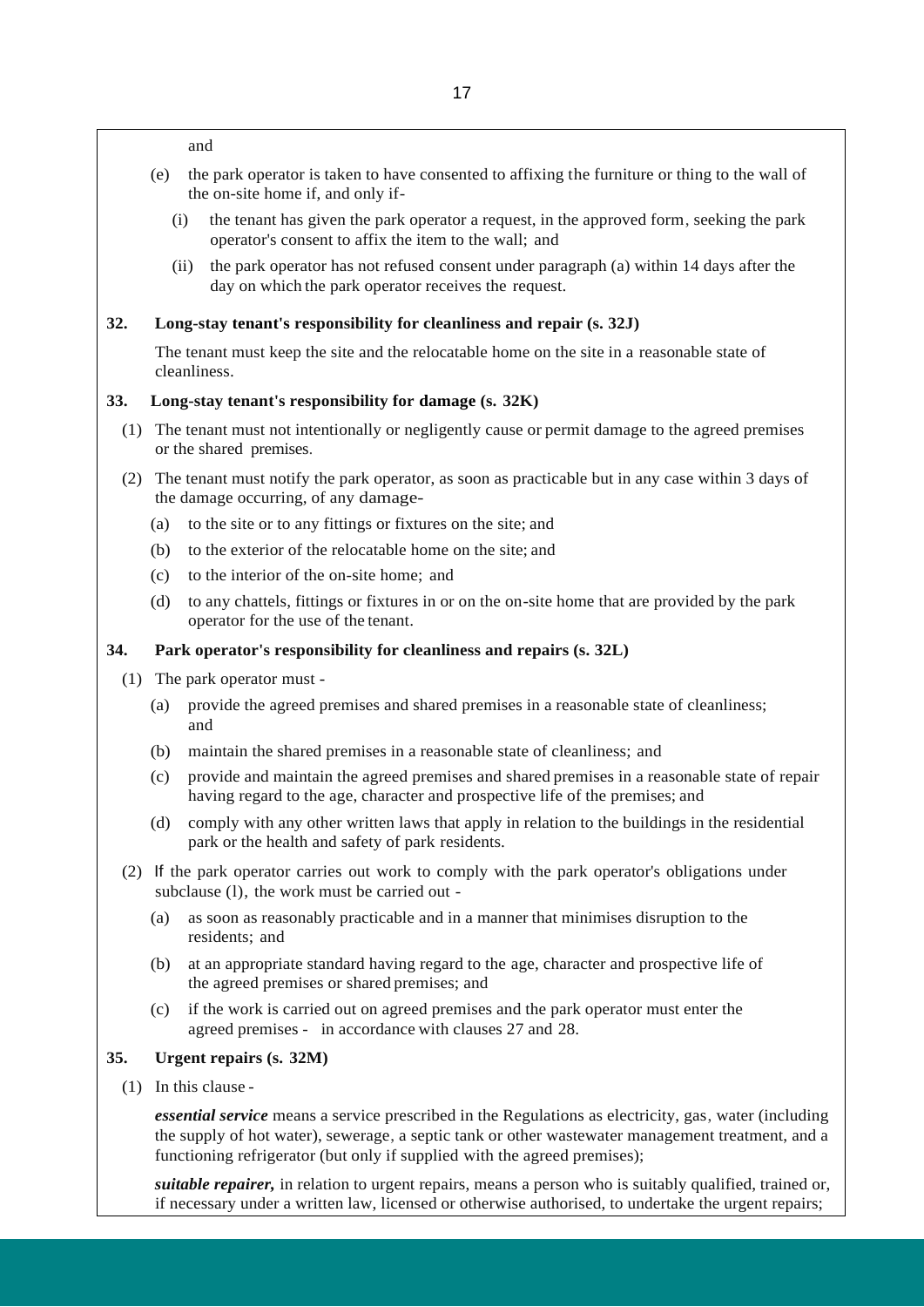*urgentrepairs,*inrelation toagreed premises, meansrepairstothe premises that are necessary-

- (a) to supply or restore an essential service; or
- (b) to avoid
	- (i) exposing a person to the risk of injury; or
	- (ii) exposing property to damage; or
	- (iii) causing the tenant undue hardship or inconvenience.
- (2) If a need for urgent repairs arises otherwise than as a result of the breach of the long-stay agreement by the tenant -
	- (a) the tenant must notify the park operator of the need for those repairs as soon as practicable after the need arises; and
	- (b) the park operator must ensure that the repairs are carried out by a suitable repairer as soon as practicable after that notification.
- (3) The tenant may arrange for the urgent repairs to be carried out by a suitable repairer to the minimum extent necessary to effect those repairs if -
	- (a) the tenant is unable to contact the park operator within
		- (i) in relation to urgent repairs for the supply or restoration of an essential service 24 hours; or
		- (ii) in relation to other urgent repairs 48 hours or any longer prescribed period; or
	- (b) the tenant contacts the park operator about the need for the urgent repairs but the park operator fails to ensure that the repairs are carried out by a suitable repairer as soon as practicable after the notification.
- (4) If the tenant arranges for the urgent repairs to be carried out under subclause (3), the park operator must, as soon as practicable after the repairs are carried out, reimburse the tenant for the reasonable expense incurred in arranging for those repairs to be carried out.

#### **36. Levies, rates, taxes and charges to be paid by park operator (s. 32N)**

- (l) The park operator must bear the cost of
	- (a) any contribution levied in respect of the agreed premises and shared premises under the *Strata Titles Act 1985* or the *Community Titles Act 2018;* and
	- (b) all rates, taxes or charges imposed in respect of the agreed premises and shared premises under -
		- (i) the *Land Tax Act 2002;* and
		- (ii) the *Local Government Act 1995;* and
		- (iii) the *Water Services Act 2012,* except a charge for the volume of water consumed.
- (2) Despite subclause (1), a term of the long-stay agreement or another written contract, agreement, scheme, deed or other written arrangement between the tenant and the park operator may provide that the tenant indirectly pays, as a component of rent paid under the long-stay agreement, a prescribed charge as defined in the *Rates and Charges (Rebates and Deferments) Act 1992* section  $3(1)$ .

## **37. Long-stay tenant's vicarious responsibility for breach of long-stay agreement (s. 32P)**

- (1) The tenant is vicariously responsible for any act or omission of another person who is lawfully on the agreed premises or the shared premises, if the act or omission would have constituted a breach of the long-stay agreement if done or omitted by the tenant.
- (2) However, subclause (1) does not extend to a person who is lawfully on the agreed premises or the shared premises but whose authority does not derive from the permission, express or implied, of the tenant.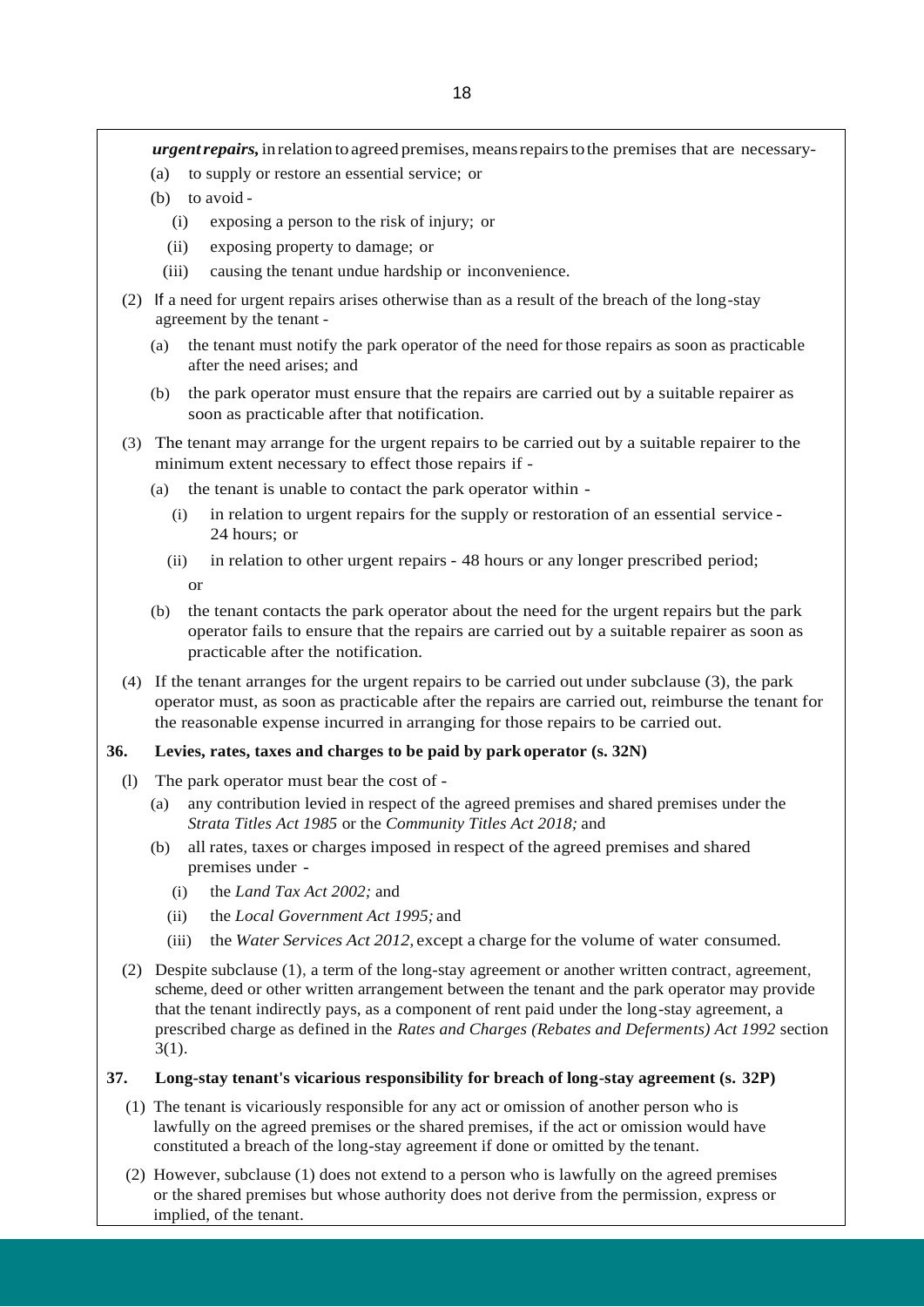## **NON-STANDARD TERMS**

#### **Information for tenants**

Non-standard terms are not prescribed by the Act, but are subject to negotiation between the parties to the long-stay agreement.

If a non-standard term is inconsistent with the Act or the Regulations, the Act or Regulations will prevail and the non-standard term will be void to the extent of any inconsistency.

Before signing this long-stay agreement a tenant should seek independent advice and ensure that the nonstandard terms are appropriate for their circumstances.

## **Non-standard terms (special conditions)**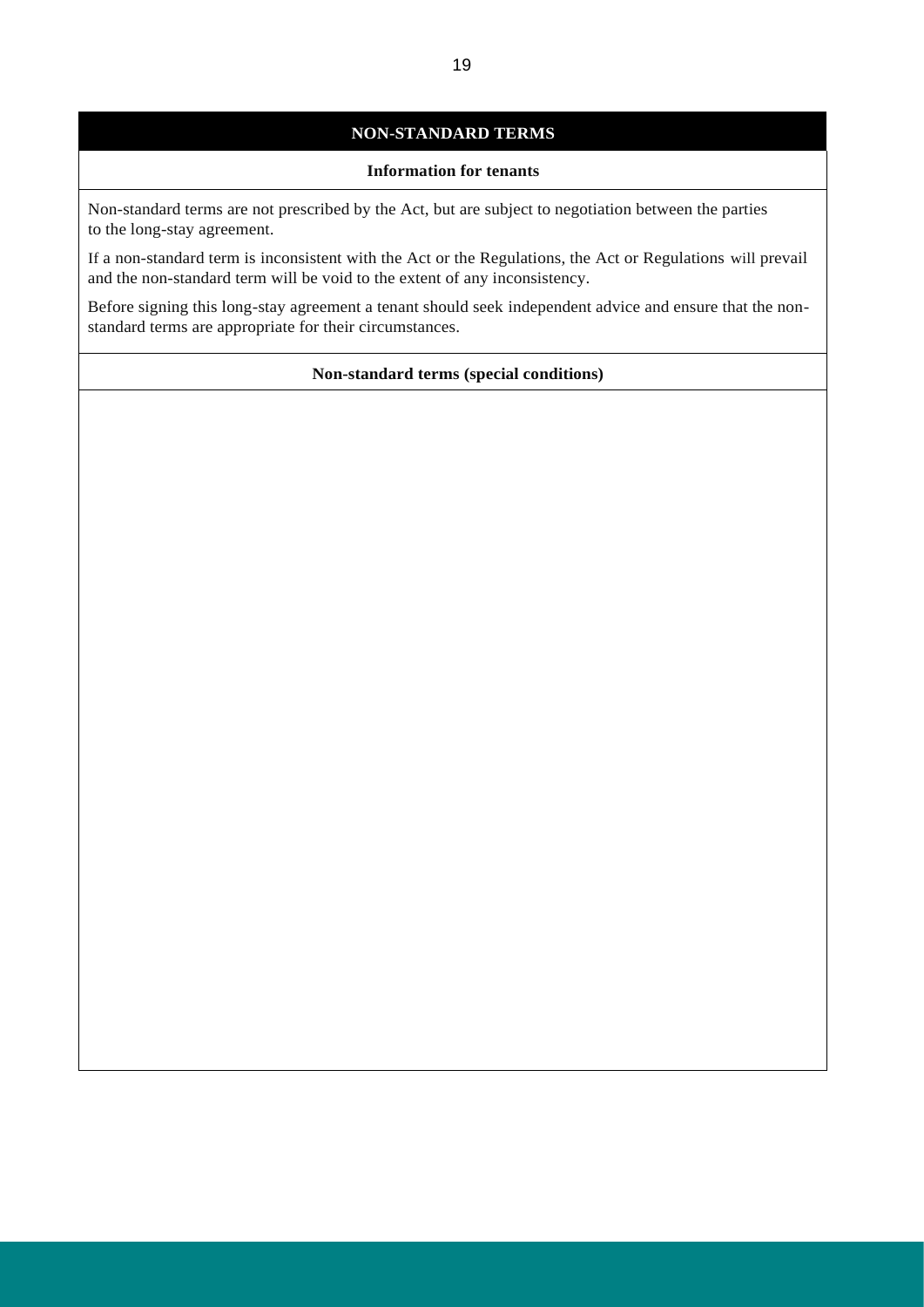**EXECUTION** By signing this long-stay agreement the parties agree to be bound by its terms and conditions. **Park operator or managing agent** Signatory (print name): Signature:  $\log_{10}$  Date signed: Witness (print name): Signature: Date signed: **Tenant (1)** Signatory (print name): Signature: Date signed: Date signed: Witness (print name): Signature: Date signed: Date signed: **Tenant (2)** Signatory (print name): Signature: Date signed: Witness (print name): Signature: Date signed: Date signed: **Cooling off period** Under section 18 of the Act, a tenant is entitled to rescind this long-stay agreement at any time within 5 working days after the date of this long-stay agreement. This time frame is extended if the park operator does not provide disclosure documents. However, a tenant cannot rescind this long-stay agreement after taking up possession.